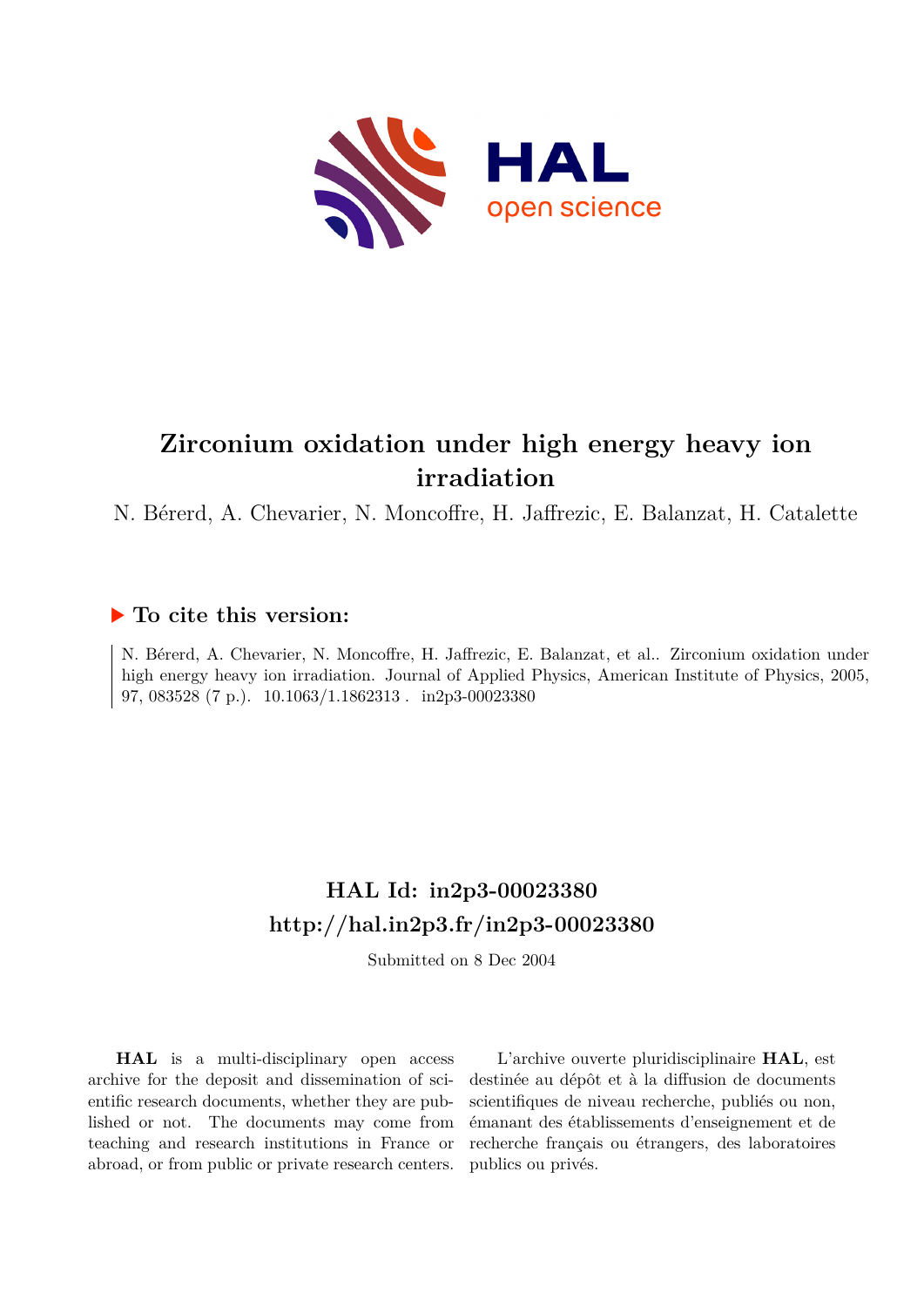#### **Zirconium oxidation under high energy heavy ion irradiation**

N. Bérerd, A. Chevarier, N. Moncoffre, H. Jaffrezic, Institut de Physique Nucléaire de Lyon ,4, rue Enrico Fermi , F-69622 Villeurbanne Cedex, France, E. Balanzat, CIRIL, CEA-CNRS-ENSICAEN, rue Claude Bloch, BP 5133, F-14070 Caen Cedex 5, France. H. Catalette, EDF R&D, Site des renardières, 77818 Moret sur Loingt, Cedex, France.

## Abstract

This paper concerns the study of zirconium oxidation under irradiation with high energetic Xe ions. The irradiations were performed on the IRRSUD beam line at GANIL (Caen). The oxygen partial pressure was fixed at  $10^{-3}$  Pa and two temperature conditions were used, either 480°C reached by Joule effect heating or 280°C due to Xe energy deposition. Zirconia was fully characterized by Rutherford Backscattering Spectrometry, Transmission Electron Microscopy and Grazing Angle X-ray Diffraction. Apparent diffusion coefficients of oxygen in ZrO2 were determined from these experiments by using a model which takes into account a surface exchange between oxygen gas and the  $ZrO<sub>2</sub>$  surface. These results are compared with thermal oxidation data.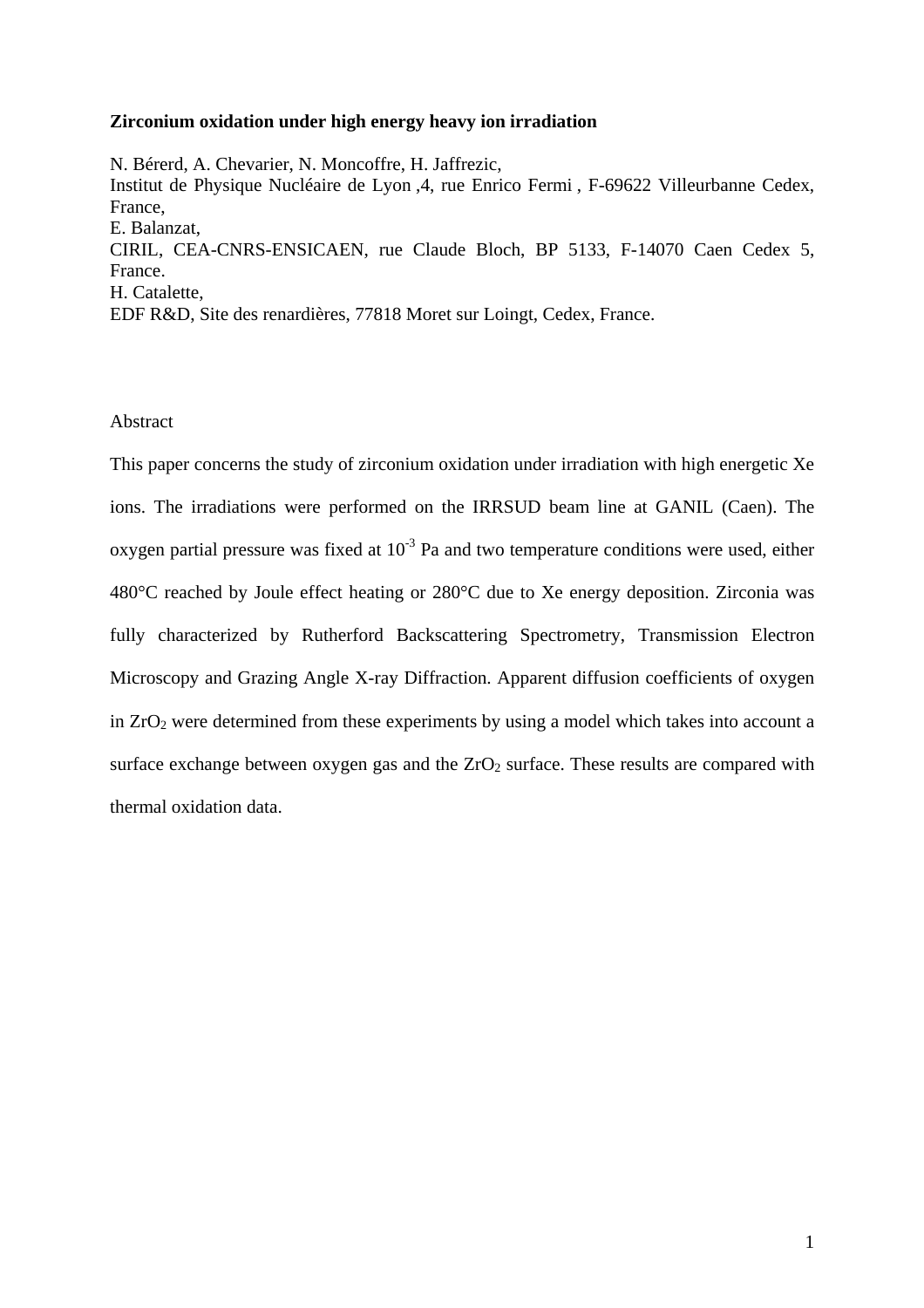## **I. INTRODUCTION**

This paper deals with the influence of heavy ion irradiation on the oxidation kinetics of zirconium. This study is performed in the framework of long-term storage of nuclear spent fuel. In France, Zircaloy is used as cladding material in Pressured Water Reactors. During reactor operation, it is well established that the oxidation process occurs on both sides of the zircaloy tube. Whereas the outer side of the tube is oxidized in contact with water, the inner surface is oxidised in a dry atmosphere. Evermore the fuel cladding inner surface is submitted to neutrons, alpha, gamma and fission product irradiation. The characteristics of the so formed oxide will influence the long term behaviour of the spent fuel assembly in case of direct storage without reprocessing.

The corrosion behaviour of zirconium alloys as cladding materials has been so far discussed for many years. A number of review papers has been published on this subject<sup>1, 2</sup>. It has been established that thermal oxidation kinetics of zirconium and zircaloy at atmospheric pressure obeys a parabolic or cubic law preceding the linear one. In the pretransition step, the oxide film growth mechanism is the migration of oxygen through the corrosion film with the formation of a new oxide at the metal-oxide interface<sup>3</sup>. This mechanism has been modelled and compared to experimental data<sup>4</sup>. Let us remind that the zirconia crystallographic structure presents three polymorphs of  $ZrO<sub>2</sub>$ . At atmospheric pressure zirconia is monoclinic below 1300 K. Around 1400 K, a phase transition occurs and the crystal takes a tetragonal structure. Near 2600 K a second phase transition leads to the cubic structure. In the 500-1100 K temperature range, the crystalline structure of the oxide, formed in the pretransition state during thermal oxidation, is monoclinic with a proportion of tetragonal phase stabilized by local stress fields<sup>5, 6</sup>. Although irradiation effects with heavy ions in pure monoclinic or doped zirconia have drawn attention<sup>7, 8, 9, 10</sup>, up to our knowledge available data on radiation effects on zirconia formation are restricted to neutron<sup>11</sup> and electron<sup>12</sup> irradiations.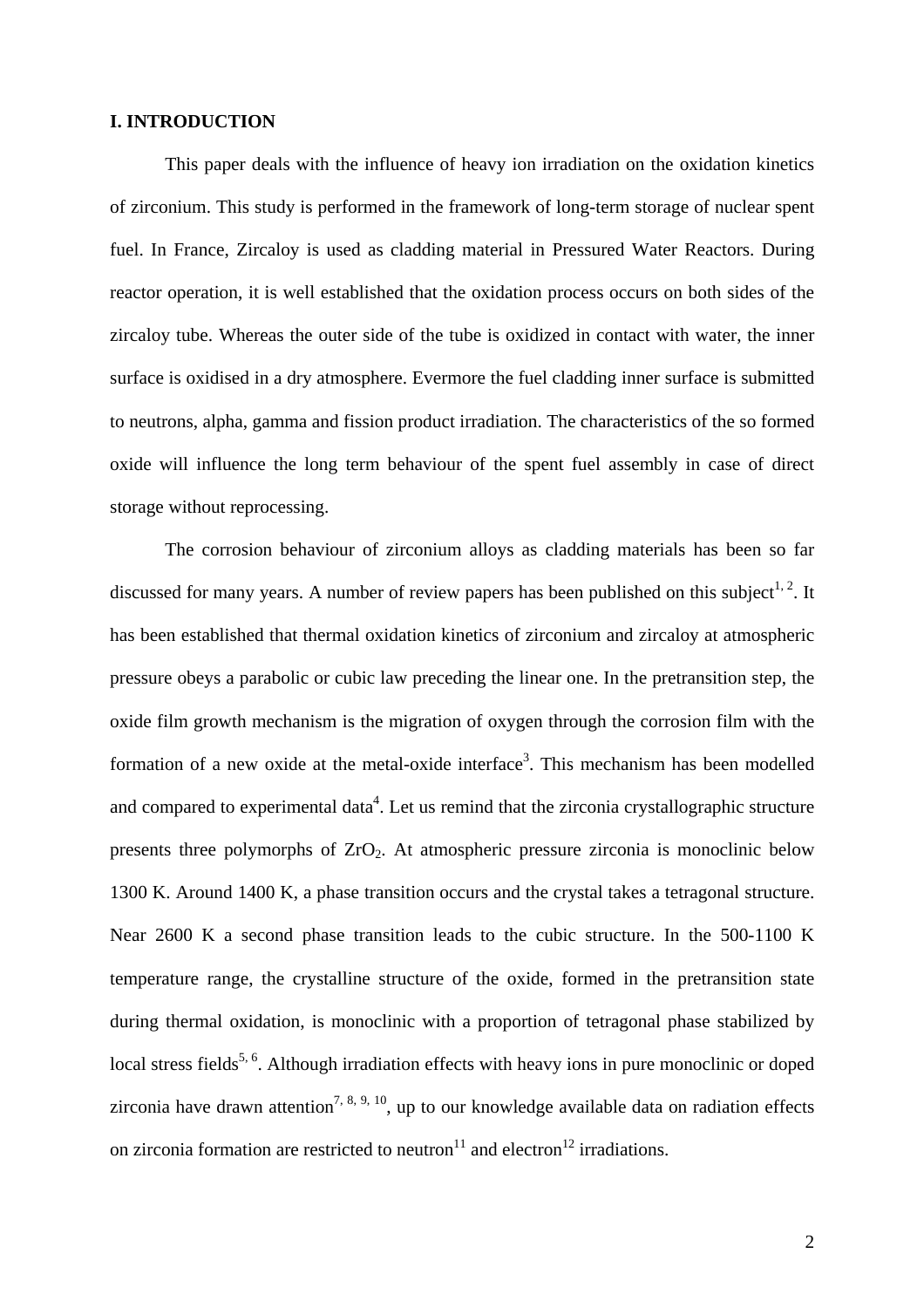Using the reactor of the Institut Laue Langevin in Grenoble (ILL), we have recently observed an increase of the oxidation rate mainly induced by fission product irradiation<sup>13</sup>. The experiments of oxidation under irradiation performed with the high neutron flux reactor at ILL used the following conditions: a pressure in the H9 beam line of  $5x10^{-3}$  Pa, a temperature of 480 $^{\circ}$ C, a neutron flux of  $5x10^{14}$  n cm<sup>-3</sup> s<sup>-1</sup> and the fission rate was about  $10^{11}$  s<sup>-1</sup>. The oxidation rate was measured by fission fragment spectroscopy on line. At the end of the experiment, after an irradiation time of 122 hours, it was shown that the whole Zr foil was completely oxidised corresponding to an oxide thickness of 3.1 µm and a stoichiometry close to ZrO2. The determination of this stoichiometry is given with an accuracy of approximately 10%.

As post-irradiation characterisation of the so formed oxide was not possible due to a very high radioactivity, the results needed to be confirmed by further experiments. For that purpose, we have chosen to study the zirconium oxidation kinetics under heavy ion irradiation. This choice was supported by Hj. Matzke results which have experimentally demonstrated that enhancement of self-diffusion in  $UO<sub>2</sub>$  pellets in reactor conditions was mainly due to the defects and the morphologic changes induced by slowing down of fission products $^{14,15}$ .

The aim of the present paper is to model the zirconium oxidation kinetics, under fission product irradiation only, represented by 0.5 MeV/u xenon ions. The irradiations were performed on GANIL accelerator in Caen. The oxidation rate under irradiation is compared to thermal data obtained in the same pressure and temperature conditions in order to evaluate the damage role. The evolution of the crystallographic structure is also discussed.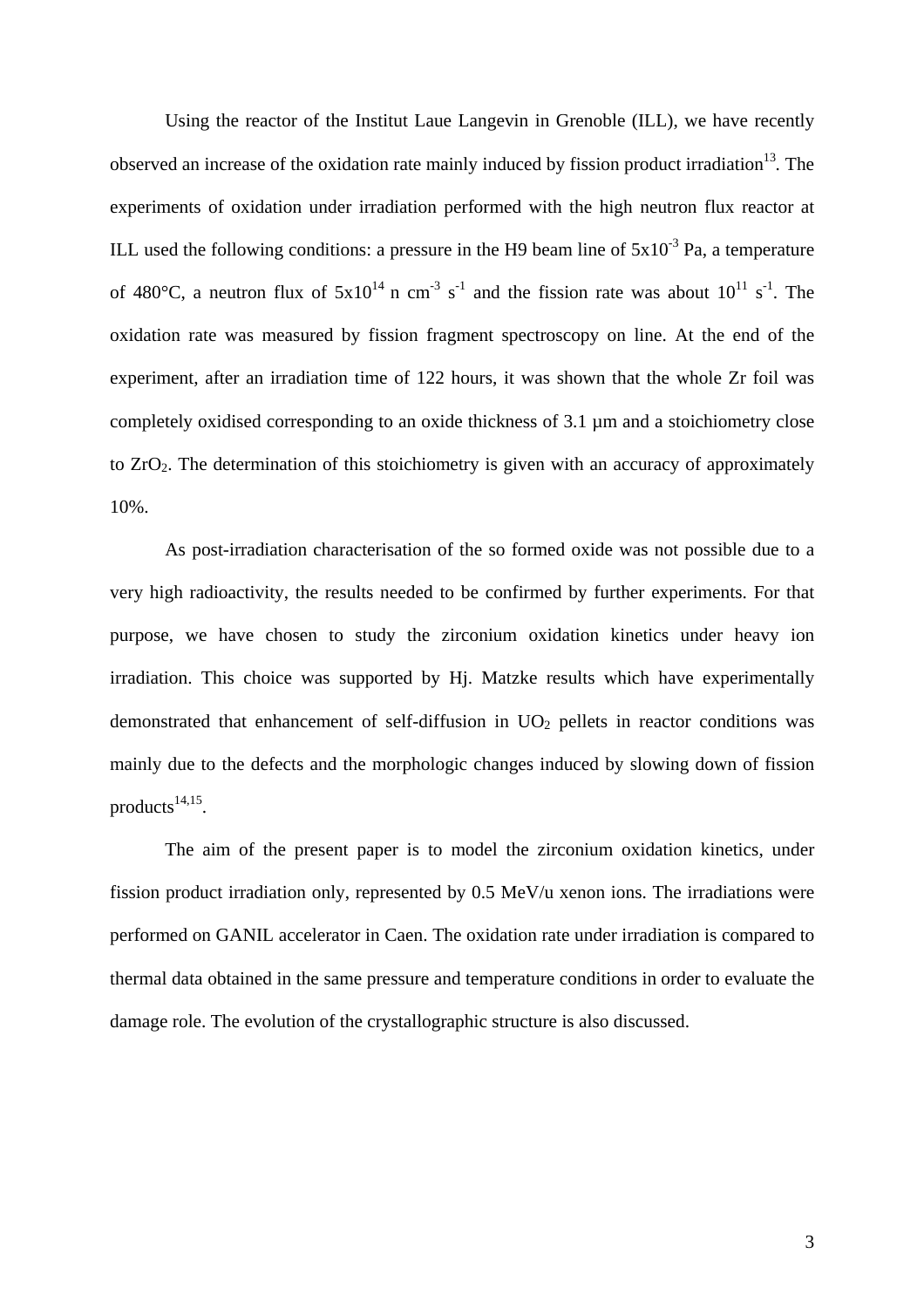## **II. RADIATION ENHANCED OXIDATION UNDER Xe IRRADIATION**

## **A. Experimental procedure**

#### i) Irradiation conditions

The irradiations were performed on the IRRSUD beam line at GANIL accelerator. A <sup>129</sup>Xe beam was used at a kinetic energy of 64.5 MeV and at a flux of  $2.6x10^{10}$  Xe cm<sup>-2</sup> s<sup>-1</sup>. An irradiation cell was specifically realized for the experiments, which allows to control precisely pressure and temperature (figure 1a). As shown in figure 1b, the target is made of 6 µm thick zirconium foils which are positioned on a copper support. A tantalum resistance can heat the target by Joule effect up to 500°C. To maintain the resistance electric isolation, a mica plate is inserted between copper and tantalum. The whole set is fixed on stainless steel on which is placed thermocouple. A variable power supply allows to control the intensity into the resistance, and to fix the target temperature. Two experimental conditions were used either by heating the zirconium foil at 480°C or without exterior thermal heating. In this last condition, the ion energy deposition leads to a target temperature of 280°C.

The pressure of  $5x10^{-3}$  Pa was controlled with a microleak and a 1.5  $\mu$ m thick aluminum window was placed between the irradiation cell and the IRRSUD beam line in order to avoid any pressure degradation in the beam line. The Xe beam kinetic energy after crossing the Al window is 50 MeV which corresponds to a Xe range in Zr equal to 5.7  $\mu$ m.

The zirconium foils were irradiated during different times up to 47 hours which allows to vary the studied fluences between 0.25 and  $4x10^{15}$  Xe cm<sup>-2</sup>.

## ii) X-ray Diffraction analysis

Grazing angle X-ray diffractometry was used to obtain the volumic proportion of monoclinic and tetragonal zirconia phases induced as a function of the xenon fluence. Measurements were performed at the Ecole Centrale of Lyon. The incident X-ray beam angle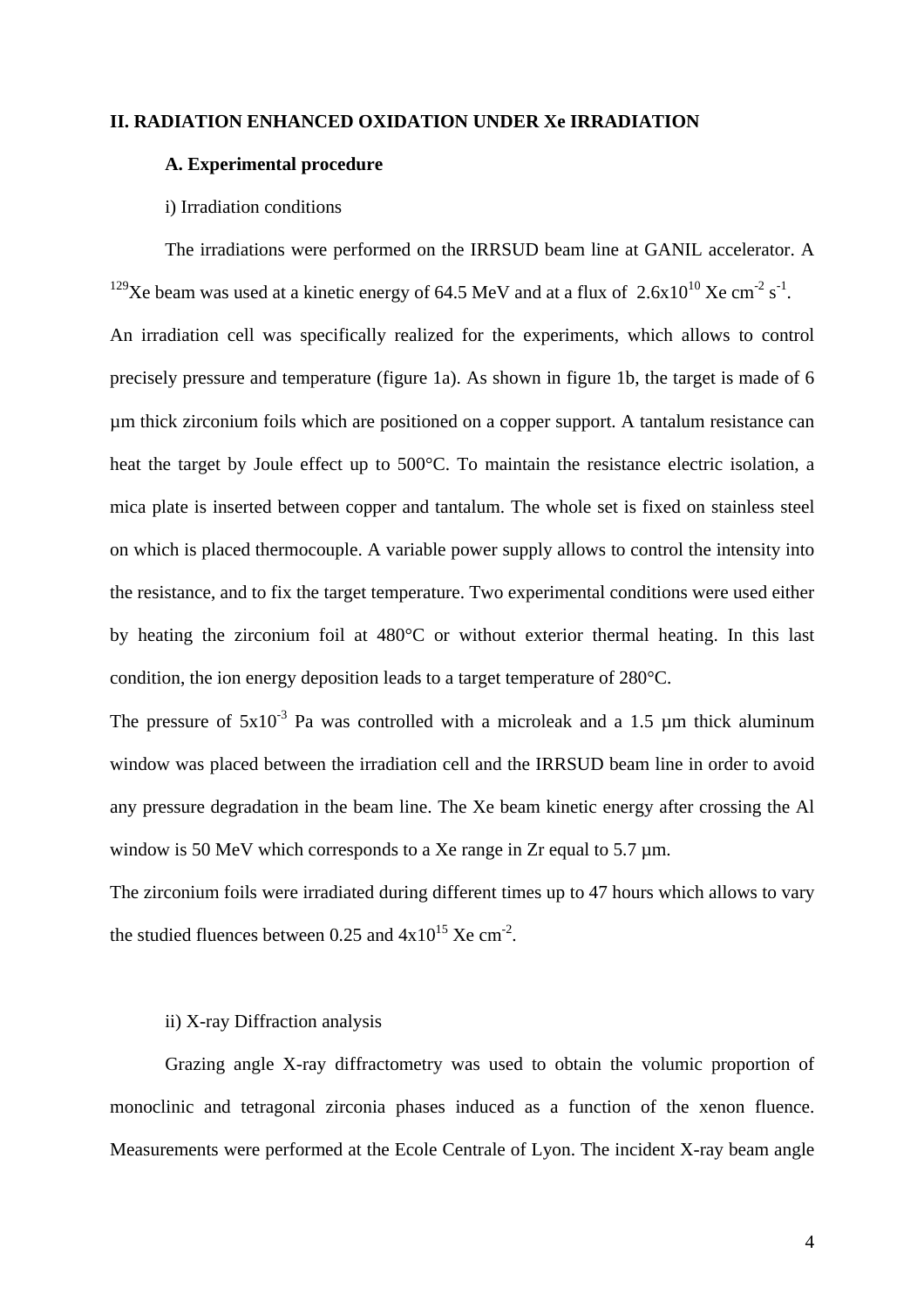was 2° which allows the analysis of the first 600 nm. The volume fraction C of the tetragonal zirconia phase is obtained by measuring the intensity of the tetragonal (111) ray (31.5°) and of the monoclinic ( $\overline{1}$  11) ray (28.17°), according to <sup>16,17</sup>:

$$
C = \frac{I_t(111)}{I_t(111) + 2.042I_m(\bar{1}11)}
$$
 (1)

where I<sub>t</sub>(111) is the (111) ray intensity and I<sub>m</sub>( $\overline{1}$ 11) is the ( $\overline{1}$ 11) ray intensity.

#### **B. Experimental results**

For each temperature and fluence, the oxide layer thickness was determined using Rutherford Backscattering Spectrometry using  $\alpha$  particles between 2 and 6 MeV energies on the 4 MV Van de Graaff accelerator of the IPNL.

Figure 2 displays two typical RBS spectra obtained on a Zr sample irradiated at 480°C during 5 and 13 hours. By fitting the experimental RBS spectra, we deduced first the stoichiometry of the formed oxide and the oxide thickness. We found a  $ZrO<sub>2</sub>$  stoichiometry and 270 and 680 nm thickness respectively for 5 and 13 hours irradiation times. Secondly, this technique allows to determine the oxygen gain G for each irradiation time and consequently, the oxidation kinetics of zirconium for both temperatures. Tables 1 and 2 summarize all the results obtained as a function of fluence on samples irradiated at 480 and 280°C.

The image obtained by Scanning Electron Microscopy (SEM) of the sample irradiated at the highest fluence of  $4.4x10^{15}$  Xe cm<sup>-2</sup> (figure 3), clearly shows that the oxidation occurs only on the face regarding the beam and that the sample is completely dense and uniform even after the longest irradiation. This last observation seems to prove that the oxide layer remains in a pre-transition phase.

In order to characterize the different zirconia structures formed as a function of the irradiation conditions, a grazing angle X-ray diffraction (GAXRD) analysis was performed.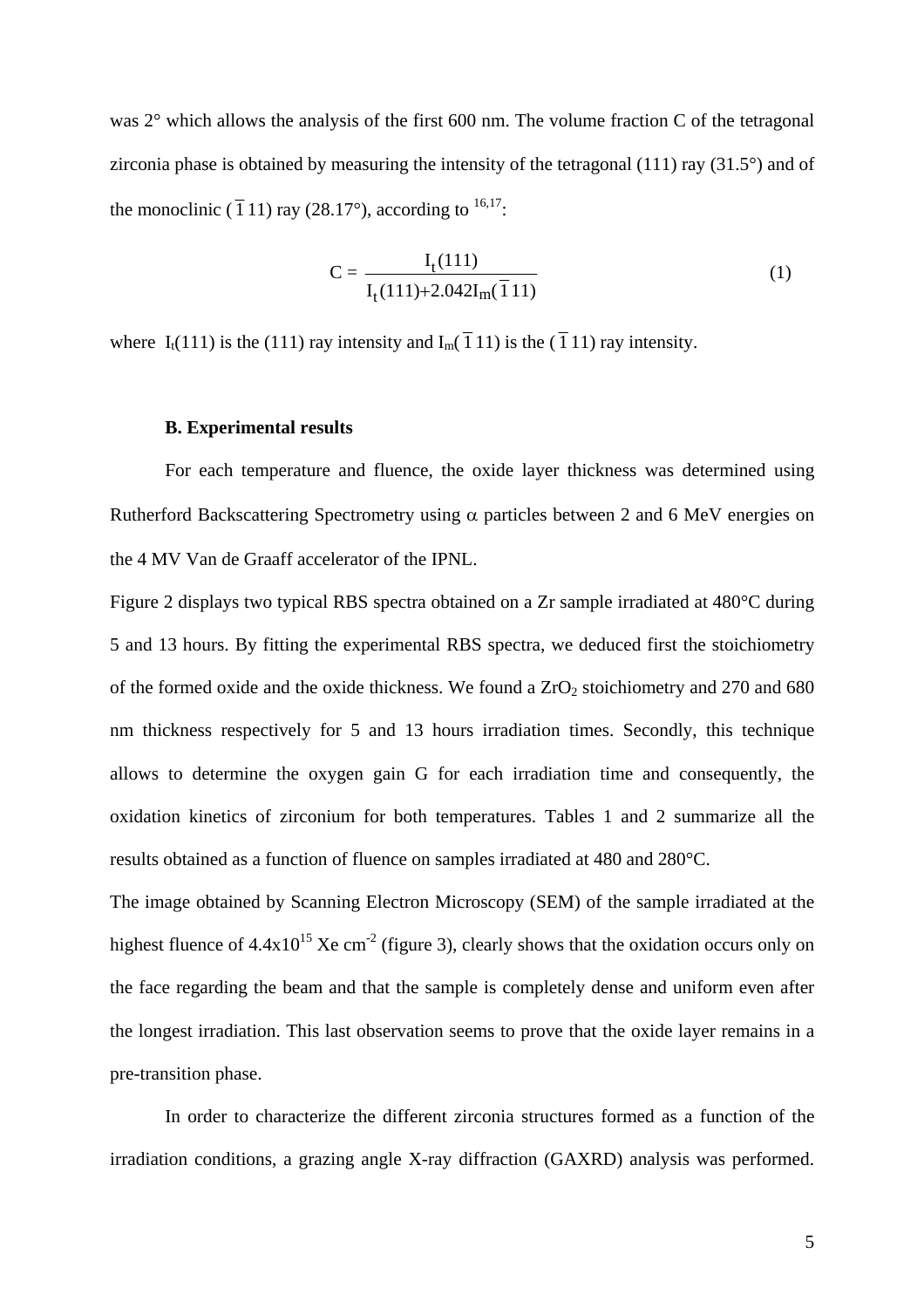Whereas most authors have investigated phase transformation of zirconia under irradiation $7-10$ , the originality of this work is to study the irradiation induced effects on the as-growing zirconia structural evolution. An illustration of obtained X-ray spectra is presented in figure 4. From the relation (1), the relative volumic percentages of tetragonal phase have been calculated for each fluence and temperature. They are reported in tables 1 and 2 and plotted in figure 5. At 280°C, only the tetragonal phase is observed whereas, at 480°C, a mixture of tetragonal and monoclinic phases is found (50% of each already for the  $1.2x10^{15}$  Xe cm<sup>-2</sup> fluence).

We have calculated, from the plot of Ln G as a function of Ln t, that the time dependence of the oxidation kinetics law is in  $t^{0.88}$  and  $t^{0.75}$  respectively at 480 and 280°C. It shows that we are not in the classical case of  $\sqrt{t}$  dependence, observed in case of thermal oxidation. An illustration is given in figure 6 which represents the oxidation kinetic law at 480°C. As the oxidation kinetics is linear above an irradiation time of 10 hours, we deduced in first approximation oxidation rates equal to 1.9 and  $2.1 \times 10^{17}$  O at. cm<sup>-2</sup> h<sup>-1</sup> respectively at 280 and 480°C.

From these observations, a model will be developed further in this paper, which allows to fit the oxygen gain under irradiation.

#### **III. THERMAL OXIDATION STUDY**

In previous works<sup>13, 18, 19</sup>, we have studied thermal oxidation at reduced ( $P_{O2} = 10^{-3}$  Pa) and atmospheric ( $P_{O2} = 2x10^4$  Pa) pressures. The annealing conditions (time and temperature range) were chosen in order to study the pre-transition oxidation kinetics for which the mechanism of oxide growth is known to be related to oxygen migration through the oxidation film. The sample weight gain measurements were performed by the thermogravimetry method and RBS. The details of the experimental procedure are given in references<sup>18, 19</sup>.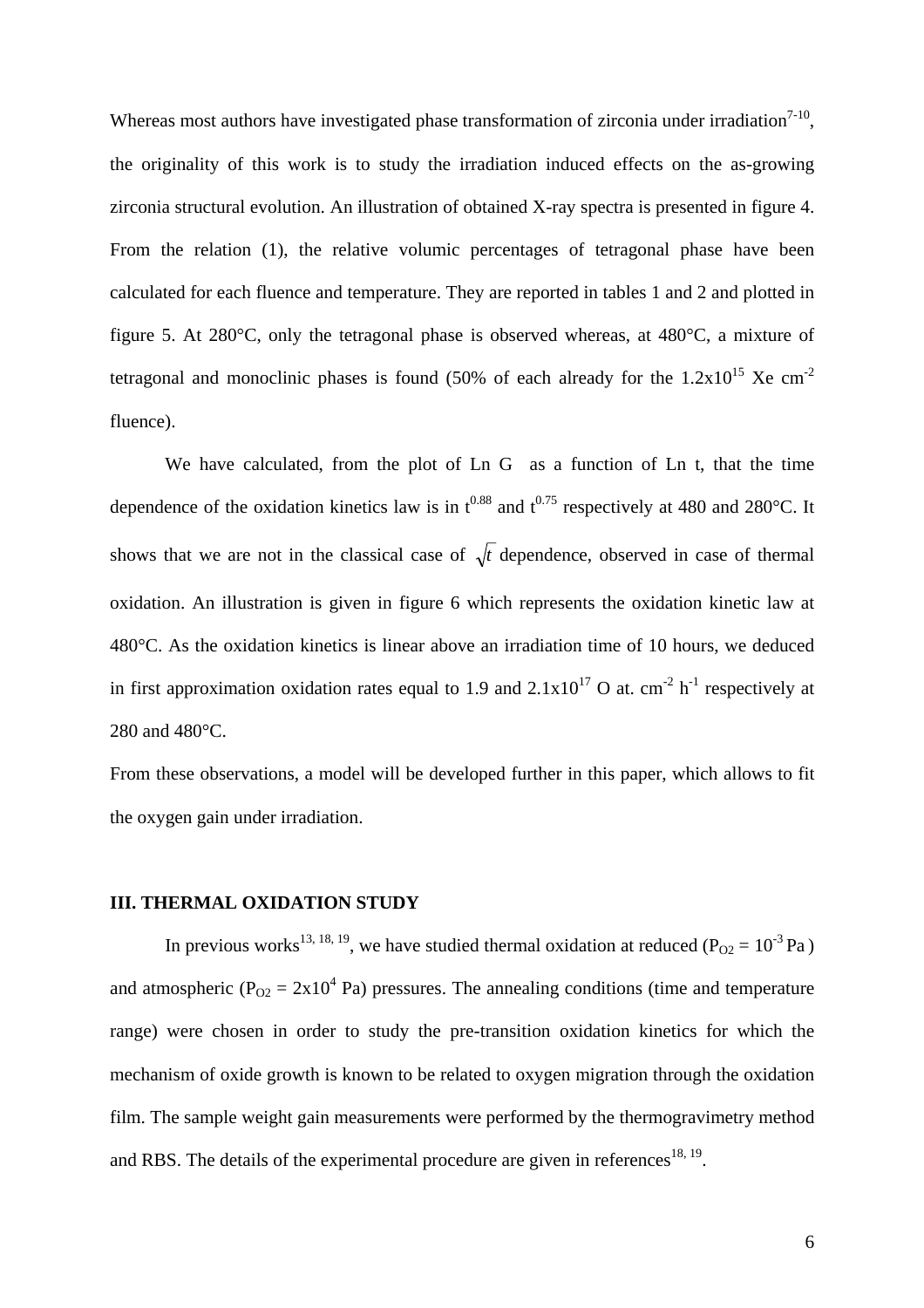The apparent oxygen diffusion coefficients D were deduced from the measurements, assuming that the oxide growth is limited by a pure oxygen diffusion process through the existing oxide layer. The temperature dependence of the diffusion coefficient is thus:

$$
D = D_0 \exp(-\frac{E_a}{kT})
$$
 (2)

where  $D_0$  is the pre-exponential factor, k is the Boltzmann constant (8.617x10<sup>-5</sup> eV.K<sup>-1</sup>), T the temperature,  $E_a$  the activation energy (eV.at<sup>-1</sup>). The  $D_0$  and  $E_a$  values for each pressure are obtained by the least square fitting of the Arrhenius plot. The results are summarized in table 3. In addition, the sample structure was studied by X ray diffractrometry. This technique showed that, in the 350-480°C temperature range, the growing zirconia layer consisted in monoclinic (80 %) and tetragonal (20%) zirconia.

Our results have been compared with data from the literature<sup>20-27</sup> (figure 7). For this comparison we have selected data obtained in tetragonal and monoclinic zirconia at atmospheric pressure. Diffusion coefficients in tetragonal zirconia have been measured by using the tracer technique while in monoclinic zirconia, most data have been obtained from oxidation growth experiments. Figure 7 puts forward the following points:

- i) There is a continuity between oxygen thermal diffusivity in tetragonal (dashed lines) and monoclinic (full lines and dots) zirconia.
- ii) The slopes of the Arrhenius plots are close one to each other, whatever the crystallographic structure. The deduced activation energies stand around  $1.1 \pm 0.3$  $eV$  at<sup>-1</sup>. This value is interpreted as oxygen diffusion through oxygen vacancies in the  $ZrO<sub>2</sub>$  lattice.
- iii) Concerning our data obtained at two oxygen partial pressures different of seven orders of magnitude, the measured diffusion coefficients vary only by one order of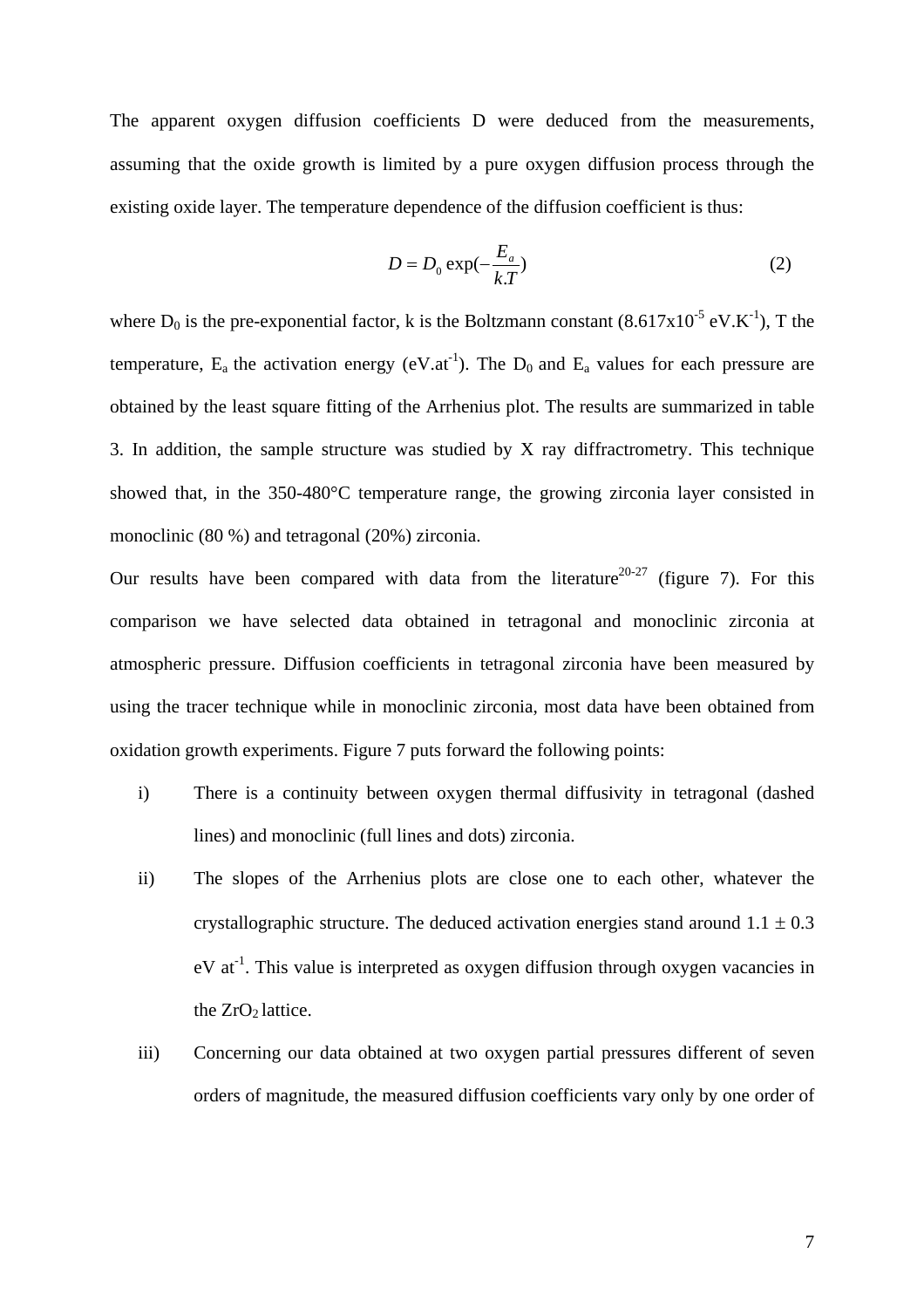magnitude. From the two measurements at 450°C, we have deduced a dependency in  $P_{O2}^{0,14}$  in agreement with the literature<sup>28, 29</sup>.

## **IV. RADIATION ENHANCED OXIDATION STUDY**

Experimental results under irradiation differ from thermal results by two main points: (i) the non- $\sqrt{t}$  diffusion dependence,

(ii) a surface oxygen concentration which is time dependant due to the irradiation process.

Hence, we propose to consider both the oxygen radiation enhanced diffusion  $D^*$  and the reaction constant K (cm.s<sup>-1</sup>) at the surface. In this approach, the Fick's second law resolution  $is^{3, 30}$ :

$$
\frac{C-Co}{C_s^0-Co} = \text{erfc}\left(\frac{x}{2\sqrt{D^*t}}\right) - \exp\left(h.x+h^2.D^*t\right). \text{erfc}\left(\frac{x+2.h.D^*t}{2\sqrt{D^*t}}\right) \tag{3}
$$

with:  $C(at.cm^{-3})$ : Oxygen concentration in the zirconium at a depth x and a time t.

Co (at.cm<sup>-3</sup>) : Oxygen concentration in the zirconium in the bulk at  $t = 0$ .

 $C_5^0$ (at.cm<sup>-3</sup>) : Oxygen surface concentration at equilibrium. It is deduced from  $ZrO_2$ stoichiometry, it is equal to  $5.5x10^{22}$  at.cm<sup>-3</sup>.

$$
h=\frac{K}{D^*} \text{ (cm}^{-1}).
$$

We used this expression in order to calculate the evolution of oxygen gain, G(t), as a function of time:

$$
G(t) = \int_{0}^{t} Jo. dt
$$

where Jo is the oxygen flux through the surface.

From the Fick's law,

$$
Jo = -D^* \cdot \frac{\partial C}{\partial t} \tag{4}
$$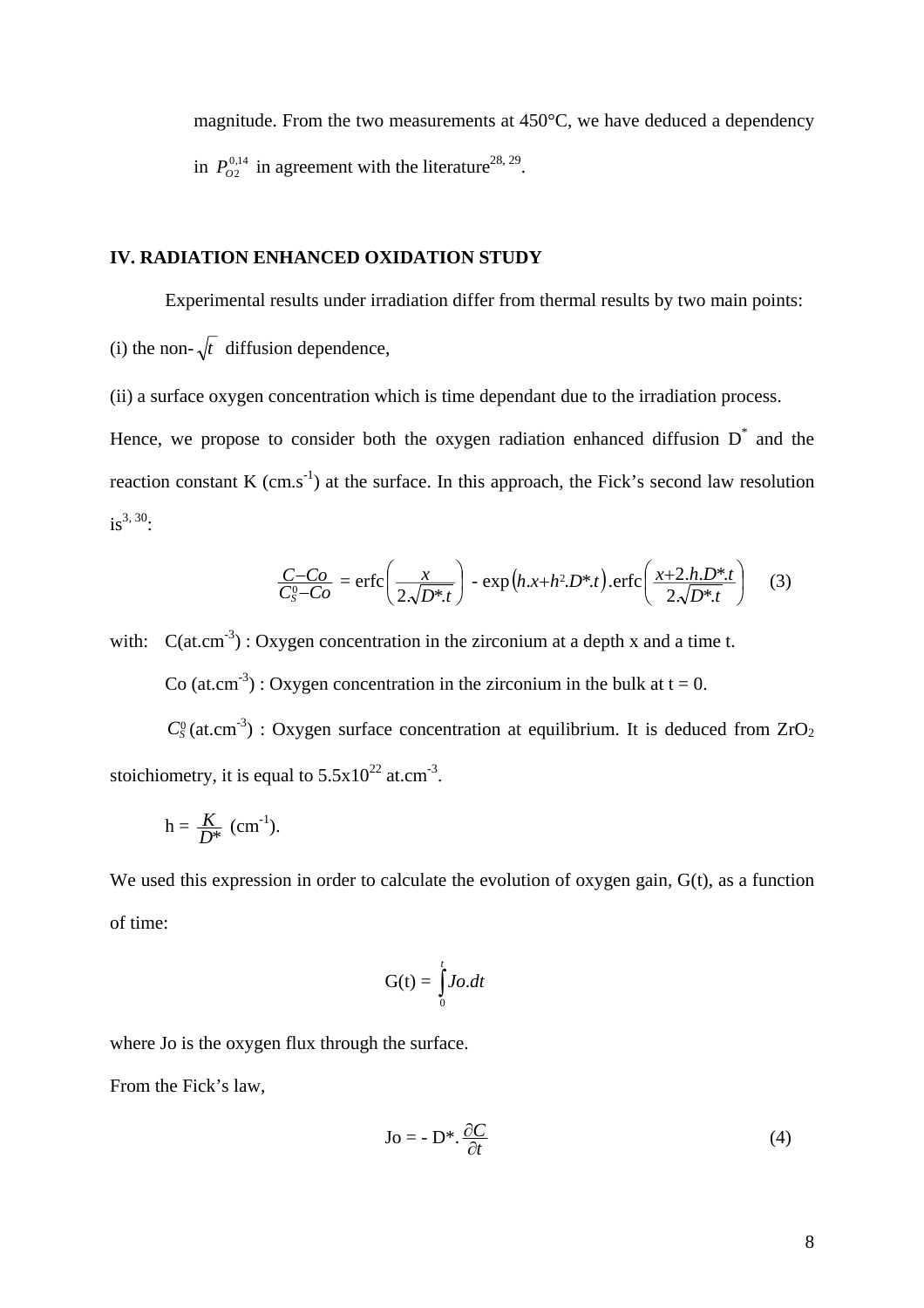The expression (3) has been derived as function of t, and the concentration Co in the bulk taken equal to 0. At the surface,  $x = 0$ , this leads to the following expression:

$$
G(t) = \int_{0}^{t} Jo. dt = \frac{C_{S}^{0}}{h} \bigg[ exp(h^{2}.D^{*}.t).erfc(h\sqrt{D^{*}.t}) - 1 + \frac{2}{\sqrt{\pi}}.h\sqrt{D^{*}.t} \bigg]
$$
(5)

The correct  $D^*$  and h values are obtained by fitting the result of the model to the experimental kinetics using the MINUIT programme<sup>31</sup>. An illustration of such a simulation is presented in figure 8. The values of  $D^*$  and K are given in table 4.

K is a kinetics constant characteristic of a surface exchange between residual oxygen gas and the zirconia solid surface. We found K values of the order of  $10^{-9}$  cm s<sup>-1</sup> for 280 and 480°C. This value is comparable to that given by Kilo et al.<sup>32</sup> and Tannhauser et al.<sup>33</sup> for thermal isotopic oxygen exchange at the zirconia surface in the 500-700°C temperature range. This last author even underlined the very low dependence of K with temperature.

#### **V. DISCUSSION**

The Arrhenius plots corresponding to oxygen diffusion both thermal and under irradiation are presented in figure 9 in the 280-480°C temperature range. As  $D^* = D_{irr} + D_{th}^3$ ,  $D^*$  is very close to  $D_{irr}$  (see table 4). In addition, taking into account the errors, around 50%, deduced from MINUIT programme, the  $D^*$  values are similar at 480 and 280 $^{\circ}$ C. It puts forward that the enhanced oxidation due to defects created by the Xe ions is not thermally activated in this temperature range.

Despite the predominance of the electronic stopping power, we make the hypothesis that the diffusion process under irradiation is enhanced by the displacement cascades. We have estimated the oxygen diffusion coefficient in  $ZrO_2$ ,  $D_{irr}$ , generated by Xe ions as usually considered by the Einstein relation  $34$ :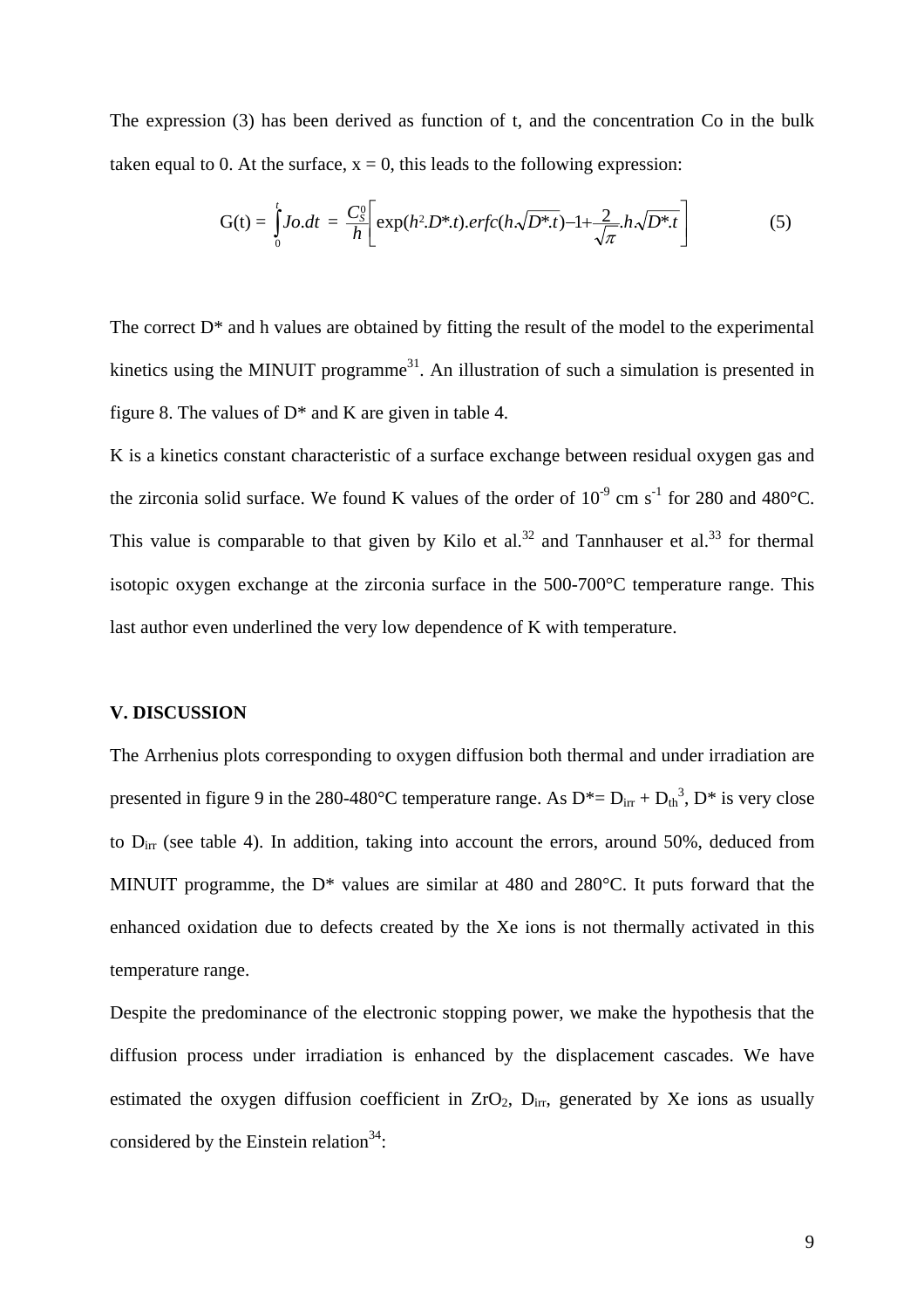$$
D_{irr} = \frac{1}{6}R^2\Gamma
$$
 (6)

where R is the root-mean square displacement of an oxygen atom in the collision cascade,

Γ is the jump rate proportional to the atomic displacement rate F in dpa s<sup>-1</sup> (Γ=αF, where α corresponds to the number of atomic jumps per displacement).

From SRIM calculation<sup>35</sup>, we deduced:  $R = 390$  nm and  $F = 3x10^{-5}$  dpa s<sup>-1</sup>.

The D<sub>irr</sub> experimental values were reproduced by using equation (6) in which  $\alpha$  is equal to 135 or 87 respectively at 480°C and 280°C. These rather high values are comparable to Müller's ones<sup>34</sup> who conclude to a significant influence of the collision cascade.

### **VI. CONCLUSION**

We have measured the zirconium oxidation rate under 50 MeV Xe irradiation in order to simulate the fission product energy slowing down in nuclear fuel claddings. These data have been interpreted by using a model developed by  $Crank<sup>30</sup>$ . Thus apparent oxygen diffusion coefficients enhanced by irradiation have been deduced as well as oxygen surface exchange constants. In the studied temperature range, the comparison between  $D^*$  and thermal D values put forwards two important results: first, the oxygen diffusivity in  $ZrO<sub>2</sub>$  under Xe irradiation is athermal, second, it is strongly enhanced by a factor  $6x10^4$  at  $280^{\circ}$ C.

#### **Acknowledgements**

The authors would like to thank very sincerely N. Chevarier and J.C. Duclot for their precious help during this work. They are also grateful to L. Maunoury and J. M. Ramillon for their technical support during GANIL experiments.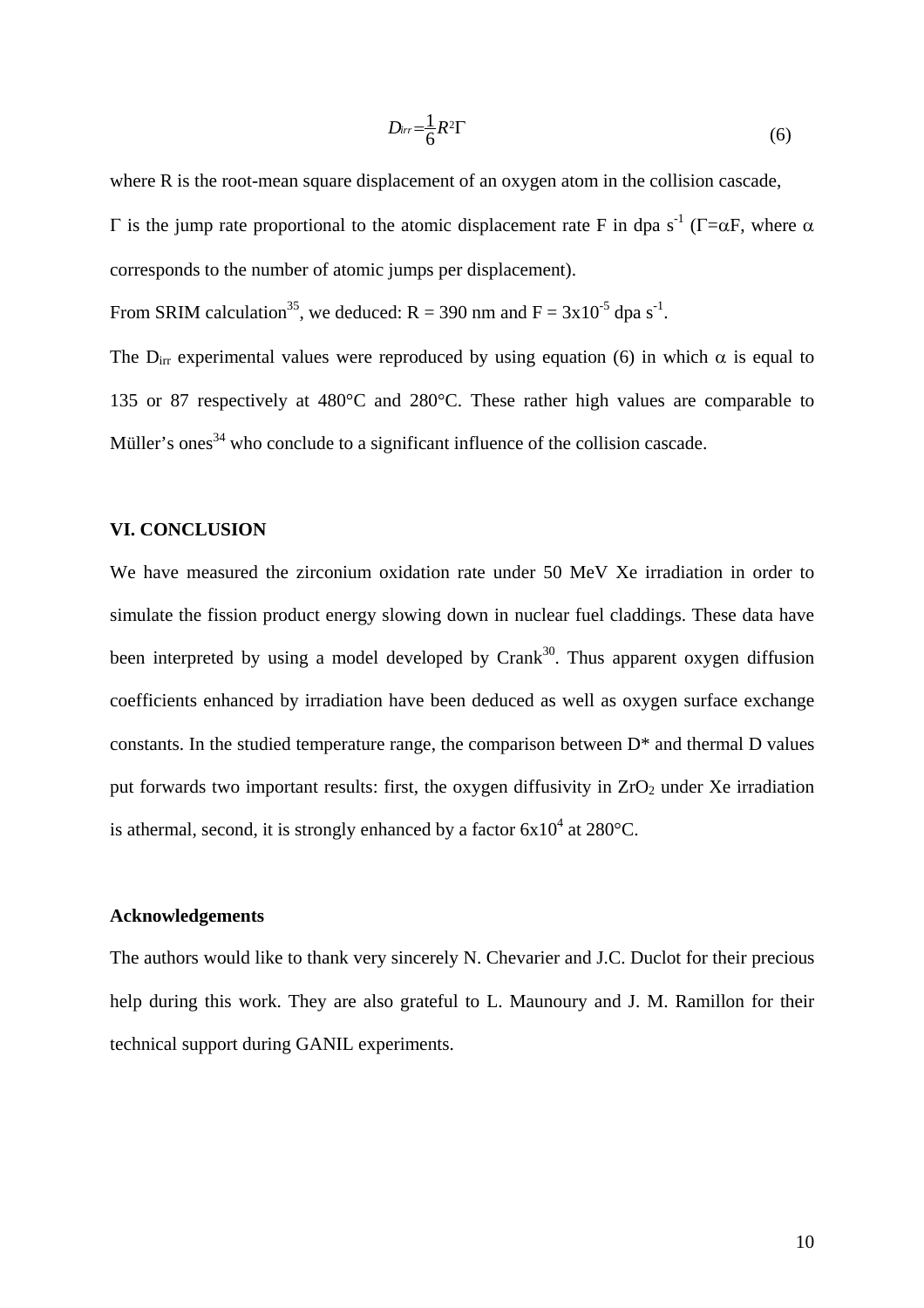## References

- <sup>1</sup> C.Lemaignan, A.T. Motta; Zirconium alloys in Nuclear Applications in Materials Science and technology, R.W. Cahn, P. Haasen, E.J. Kramer (Ed) 1994 vol 10B.
- <sup>2</sup> B. Cox, Oxidation of zirconium and its alloys in Advance in Corrosion Science and Technology, Fontana Staeble (Ed) (1976), 173, vol.5.
- <sup>3</sup> J. Philibert, Diffusion et transport de matière dans les solides, Les éditions de la Physique (Ed) 1985.
- 4 E.A.Garcia ; J. Nucl. Mater 224 (1995) 299-304
- 5 P. Barberis; J. Nucl. Mater 226 (1995) 34-43
- <sup>6</sup> M. Parise, R. Foerch, G. Cailletaud ; Journal de Physique 9 (1999) 311-315
- 7 K.E. Sickafus, H.J.Matzke, Th. Hatmann, K. Yasuda, J.A. Valdez, P. Chodak III, M.
- Nastasi, R.A. Verrall, J. Nucl. Mater 274 (1999) 66-77
- 8 D. Simeone, J.L. Bechade, D. Gosset, A.Chevarier, P. Daniel, H. Pillaire, G. Baldinozzi,
- J. Nucl. Mater 281 (2000) 171-181
- 9 D. Simeone, D. Gosset, J.L. Bechade, A.Chevarier; J. Nucl. Mater 300 (2002) 27-38
- <sup>10</sup> A. Benyagoub, F. Couvreur, S. Bouffard, F. Levesque, C. Dufour, E. Paumier, Nucl.
- Instrum. and Meth.in Phys.Res.B 175-177 (2001) 417-421
- <sup>11</sup>F. Lefebvre, C. Lemaignan : J. Nucl. Mater 248 (1997) 268-274
- 12 M.M.R. Howlader, C. kinoshita, K. Shiiyama, M. Kutsuwada, M.Inagaki, J. Nucl. Mater 265 (1999) 100-107
- <sup>13</sup> N. Bérerd, H. Catalette, A. Chevarier, N. Chevarier, H. Faust, N. Moncoffre, Surface and Coating Technology 158-159 (2002) 473.
- 14 A. Höh and Matzke; J. of Nucl. Mat. 48 (1973) 157-160
- 15 Hj. Matzke; Rad. Effects 75 (1983) 317-319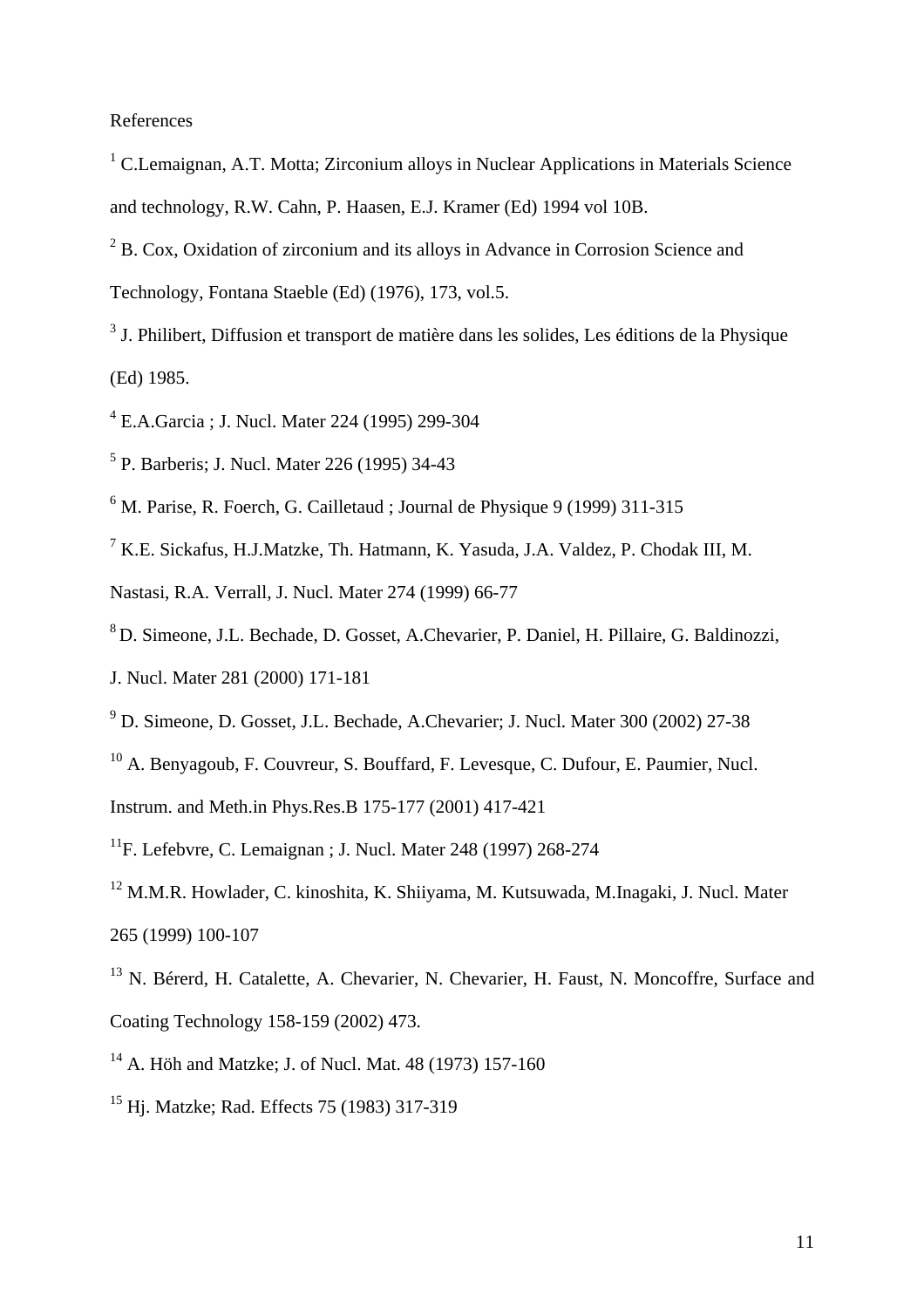<sup>16</sup> B. D. Cullity, Elements of X-ray diffraction, 2d Edition, Addison-Wesley Publishing Co, 1978.

 $17$  M. Parise, PhD thesis, Ecole Nationale Supérieure des Mines de Paris, 1996.

18 N. Bérerd, Phd thesis, Lyon University, 2003

19 K. Poulard, PhD thesis, Lyon University, 2001

- <sup>20</sup> H.-L. Yoo, B.-J. Koo, J.-O. Hong, L.-S. Hwang, Y. –H. Jeong: J. of Nucl. Mat. 299 (2001) 235-241
- 21 B. Cox, J. P. Pemsler; J. of Nucl. Mat. 28 (1968) 73-78
- 22 B. Cox; J. of Nucl. Mat. 218 (1995) 261-264
- <sup>23</sup> A. Grandiean, J. Kovacs; J. of Nucl. Mat. 210 (1994) 78-83
- $24$  B. Oberlander, P. Kofstad, I. Kves; Materialwissenschaft-und-werkstofftechnik 19(6) (1988) 190-193
- 25 K. Park, D. R. Olander; J. Electrochem. Soc. 138(4) (1991) 1154-1159
- <sup>26</sup> E. Y. Zamalin, A. G. Rakoch, T. V. Popova; Physics and chemistry of materials treatment 30(3) (1996) 248-252
- 27 B.-K. Kim, S. J. Park, H. Hamaguchi; J. Am. Ceram. Soc. 77(10) (1994) 2648-2652
- $28$  F. J. Keneshea, D. L. Douglass, Oxidation metals, vol. 3 (1971) 1-14.
- <sup>29</sup> J. Nakamura, M. Hashimoto, T. Otomo, S. Kawasaki, J. of Nucl. Mat. 200 (1993) 256-264.
- $30$  J. Crank, The mathematics of diffusion,  $2<sup>nd</sup>$  edition, Clarendon Press (Ed), 1995.
- <sup>31</sup> F. James, MINUIT, Function Minimization and Error Analysis, CERN Program Library Long Writeup D506
- $32$  M. Kilo, C. Argirusis, G. Borchardt, R. A. Jackson, Phys. Chem. Chem. Phys. 5 (2003) 2219.

<sup>&</sup>lt;sup>33</sup> D. S. Tannhauser, J. A. Kilner, B. C. H. Steele, Nucl. Instr. And Meth. in Phys. Res. 218 (1983) 504.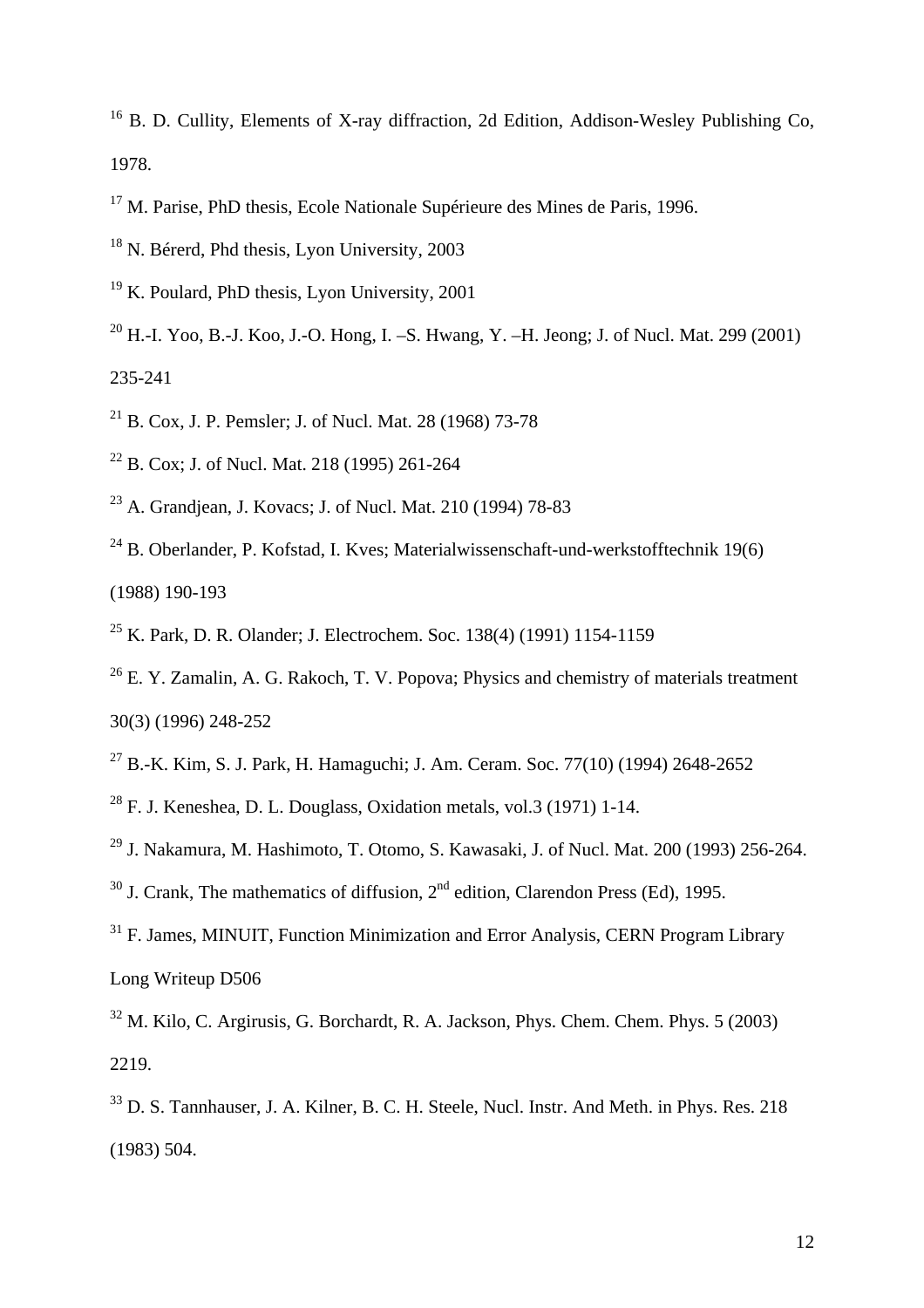- 34 A. Müller, V. Nondorf, M.-P. Match, J. Appl. Phys. 64(7) (1998) 3445-3455.
- 35 J. F. Ziegler, J. P. Biersack, U. Littmark; *The stopping and range of ions in solids*; Pergamon press, New York; 1985.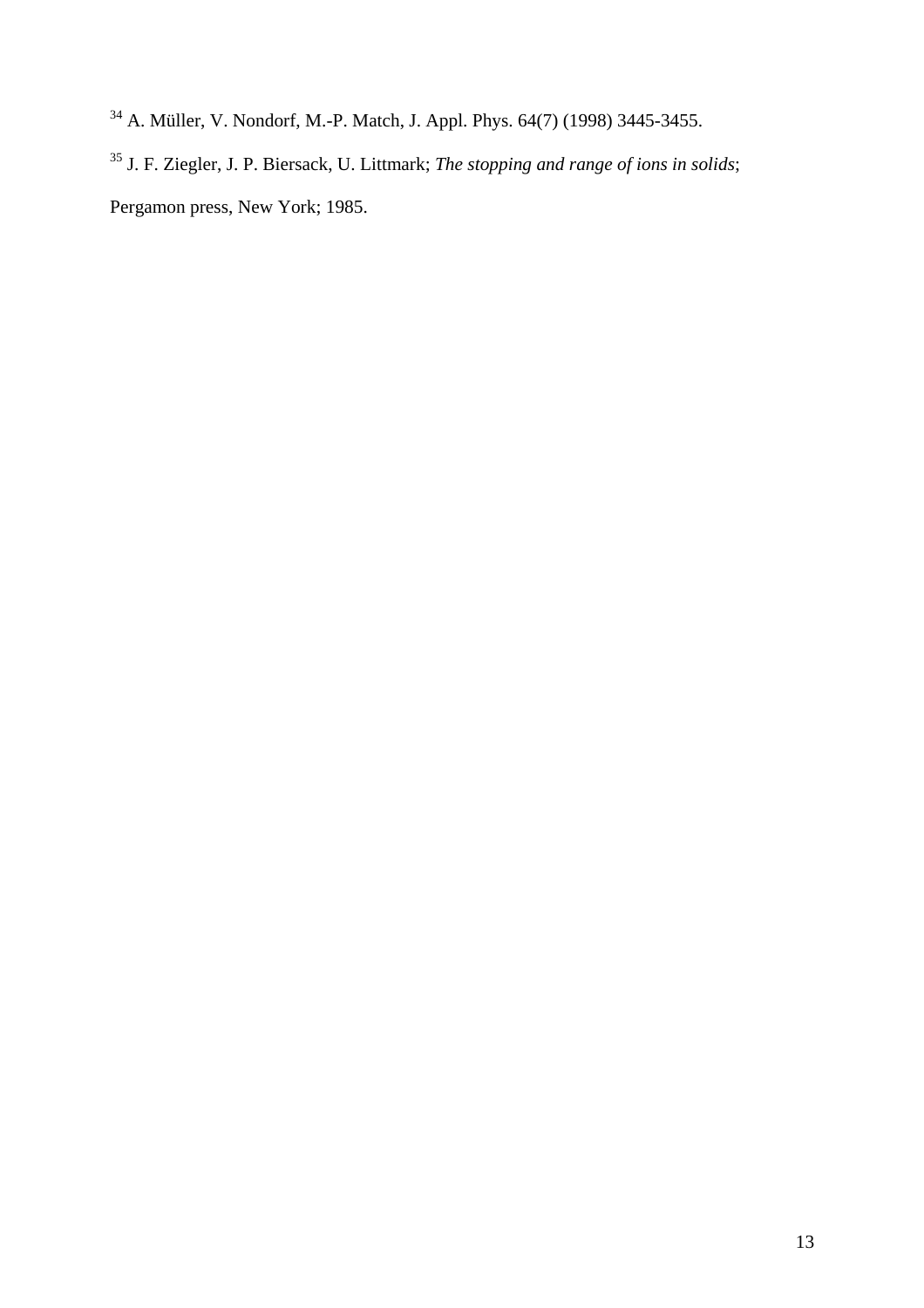### Figure captions

Figure 1: Irradiation set up allowing the pressure and temperature control: detail of the irradiation cell (a) and detail of the target holder (b).

Figure 2: RBS spectra obtained on 480°C annealed samples during 5 and 13 hours using 4 MeV α particles.

Figure 3: Cross-section SEM micrograph obtained with backscattered electrons on a sample irradiated with  $4.4x10^{15}$  Xe.cm<sup>-2</sup>.

Figure 4: GAXRD spectra of samples irradiated during 10 hours without external heating (a) and samples irradiated during 13 hours at 480°C (b).

Figure 5: Evolution of the tetragonal phase in irradiated zirconia as a function of the Xe fluence.

Figure 6: Zirconium oxidation kinetics under irradiation at 480°C. The error bars are deduced from RBS measurements performed at increasing energies, depending on the oxide thickness.

Figure 7: Arrhenius plots of the oxygen thermal diffusion into zirconia: comparison between literature data and our work. (1-6 in monoclinic zirconia and 7-10 in tetragonal zirconia).

Figure 8: Zirconium oxidation kinetics under irradiation at 480°C. Comparison between experimental data (dots) and the model deduced from eq. 5 (full line).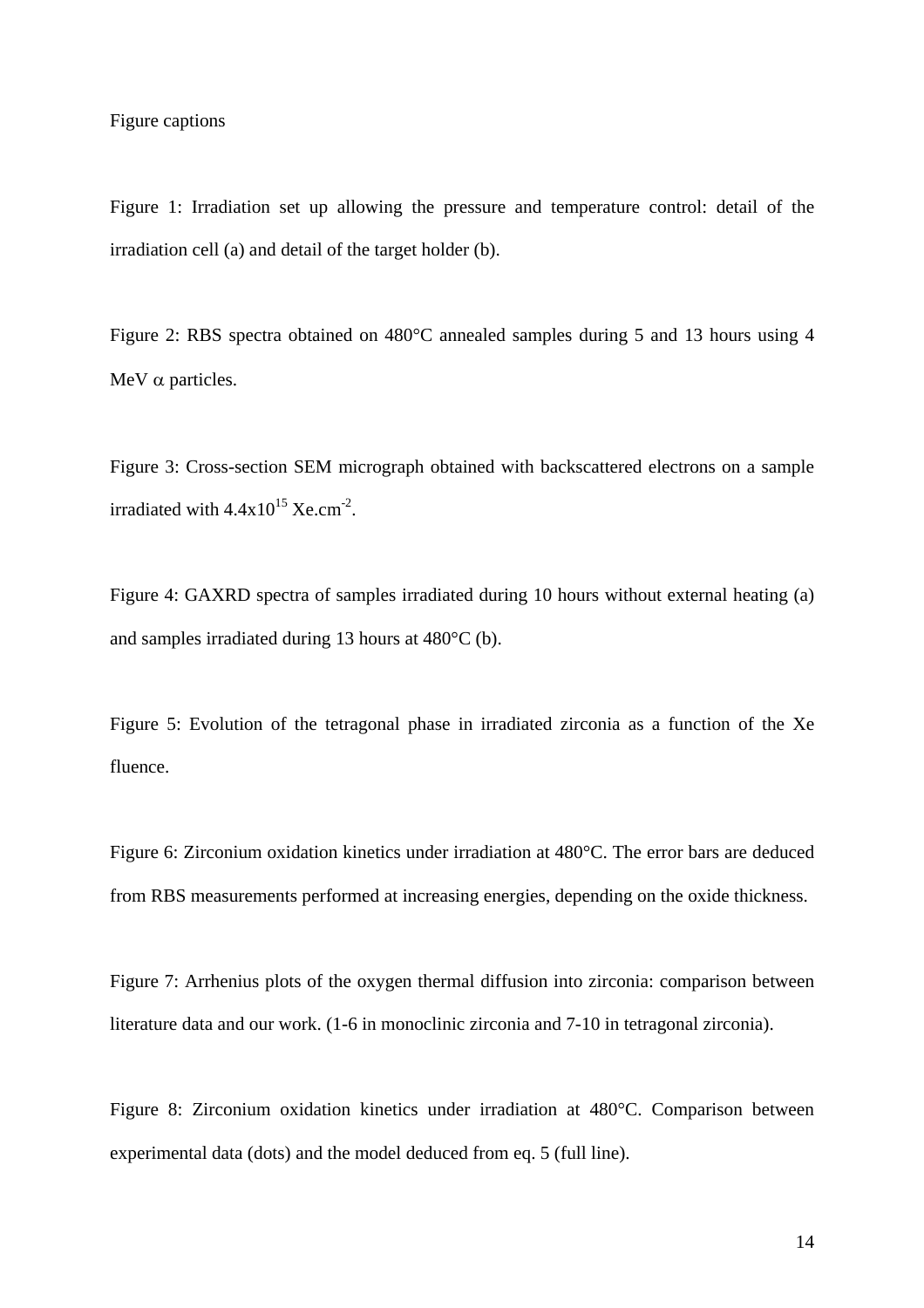Figure 9: Arrhenius plots of the oxygen diffusion in zirconia for thermal annealing and under irradiation.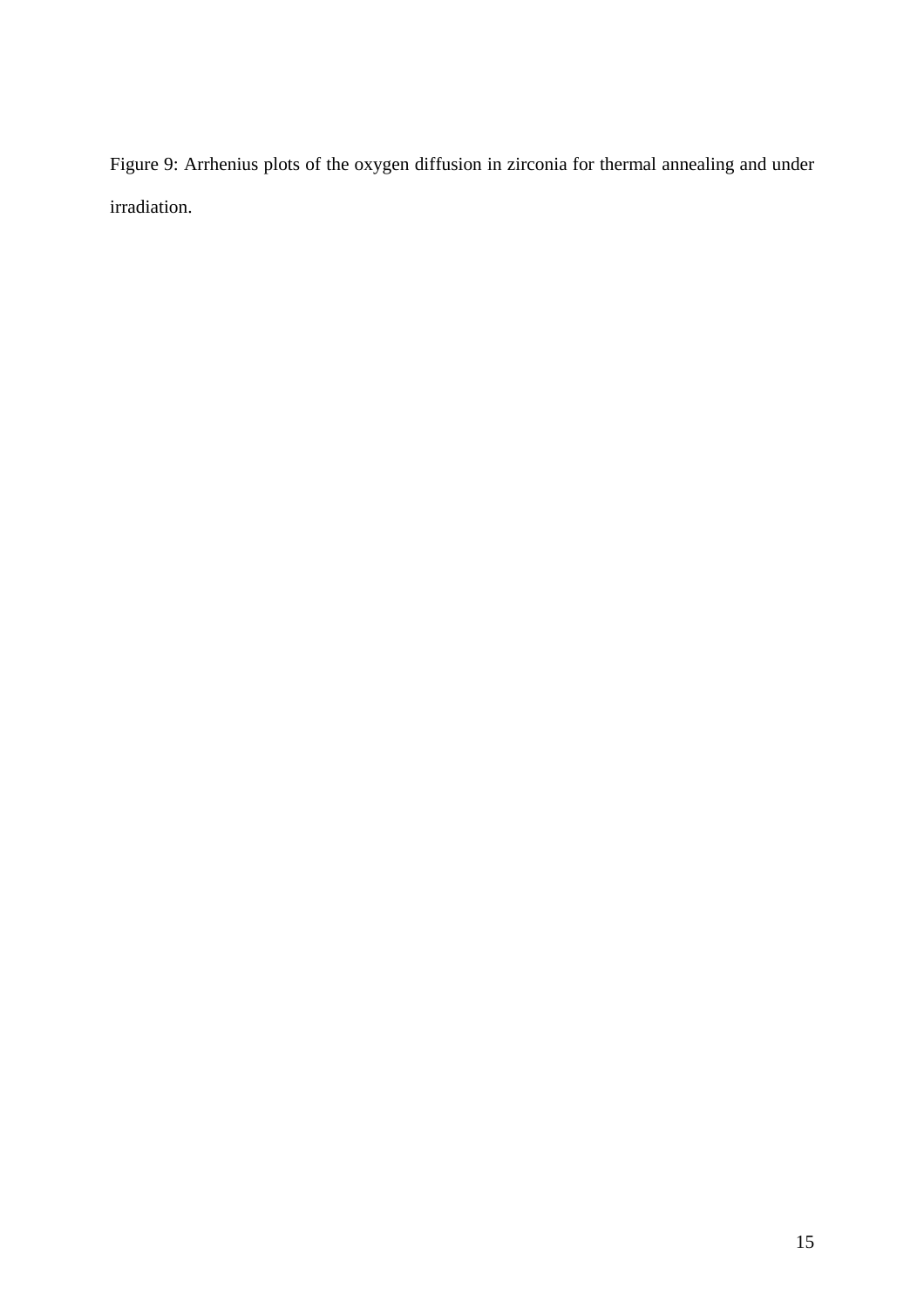## Table captions

Table 1: Oxygen gain, oxide thickness and percentage of tetragonal phase as function of time or fluence for samples irradiated at 480°C.

Table 2: Oxygen gain, oxide thickness and percentage of tetragonal phase as function of time or fluence for samples irradiated without external heating.

Table 3: Oxygen thermal diffusion coefficients as a function of temperature.  $D_0$  and  $E_a$  values are also presented.

Table 4: D and K values deduced from the diffusion model (eq.5).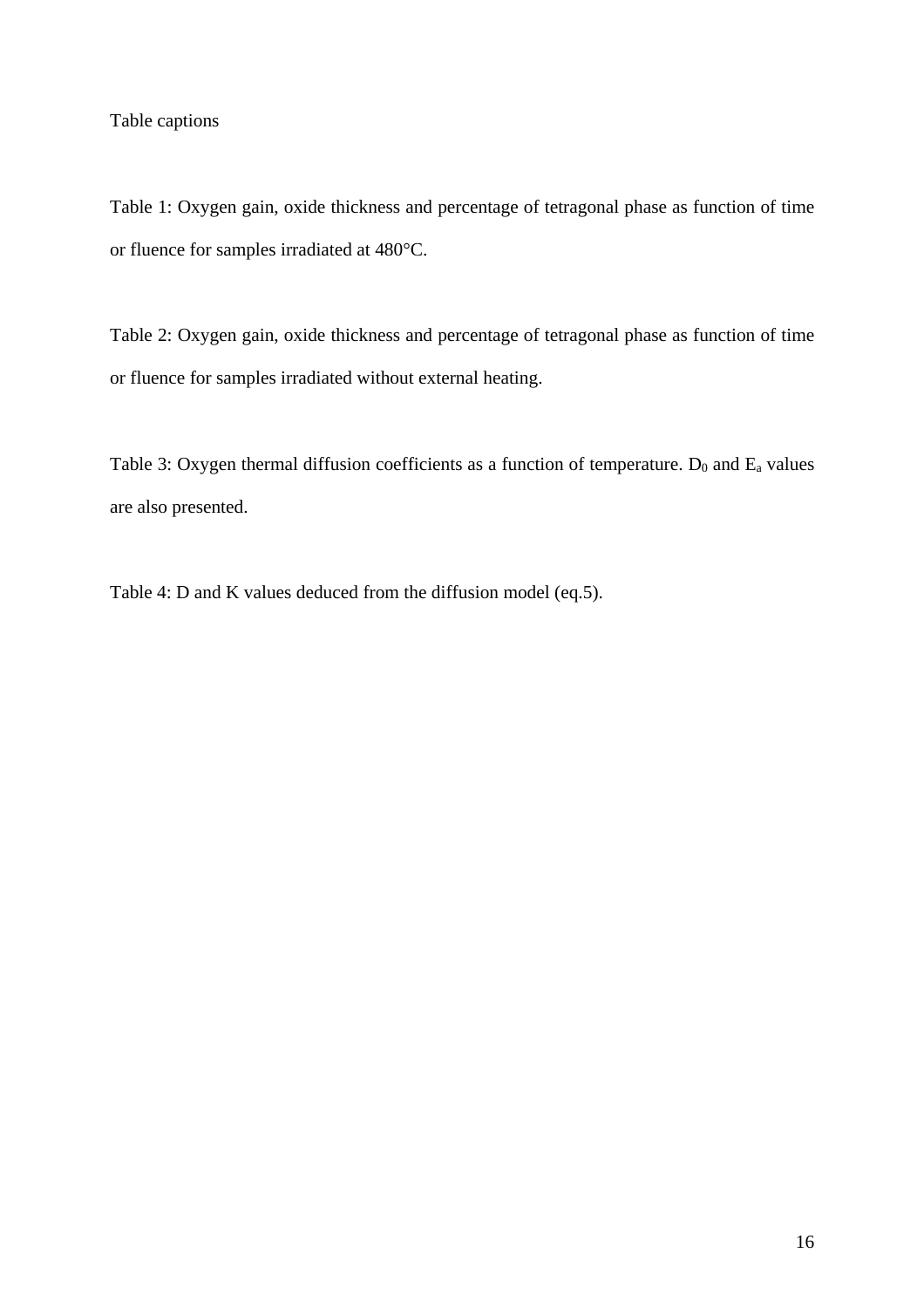

Figure 1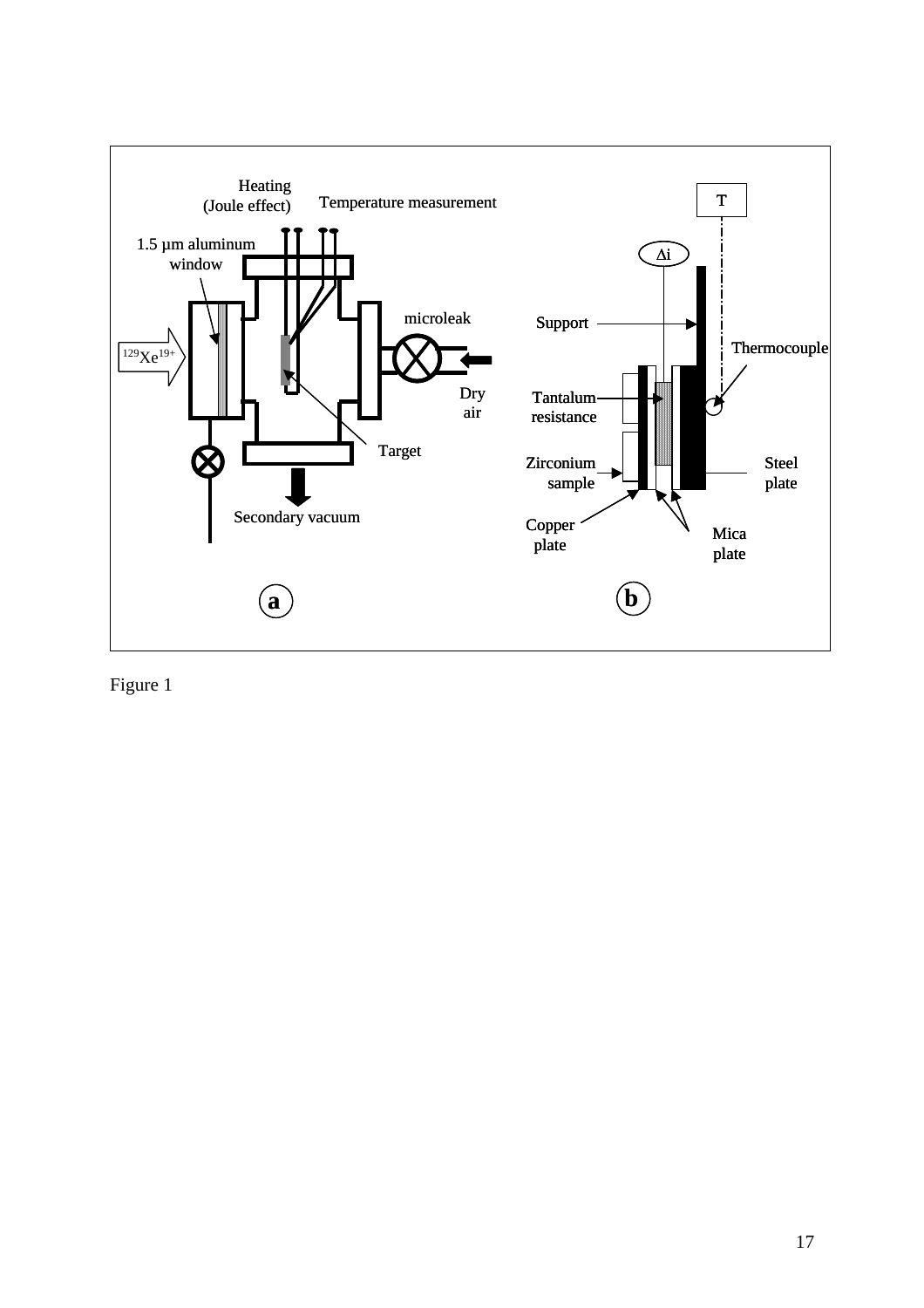

Figure 2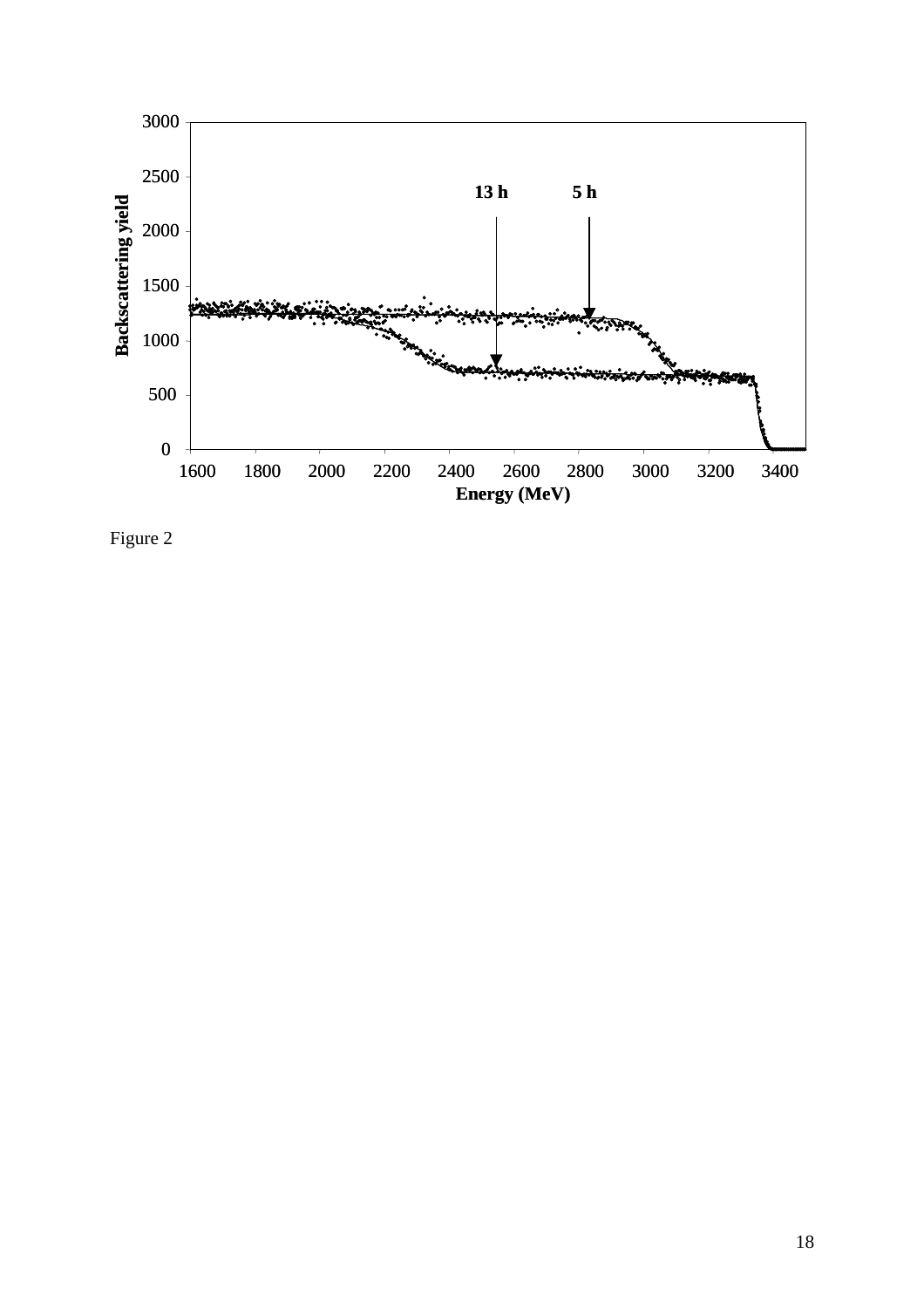

Figure 3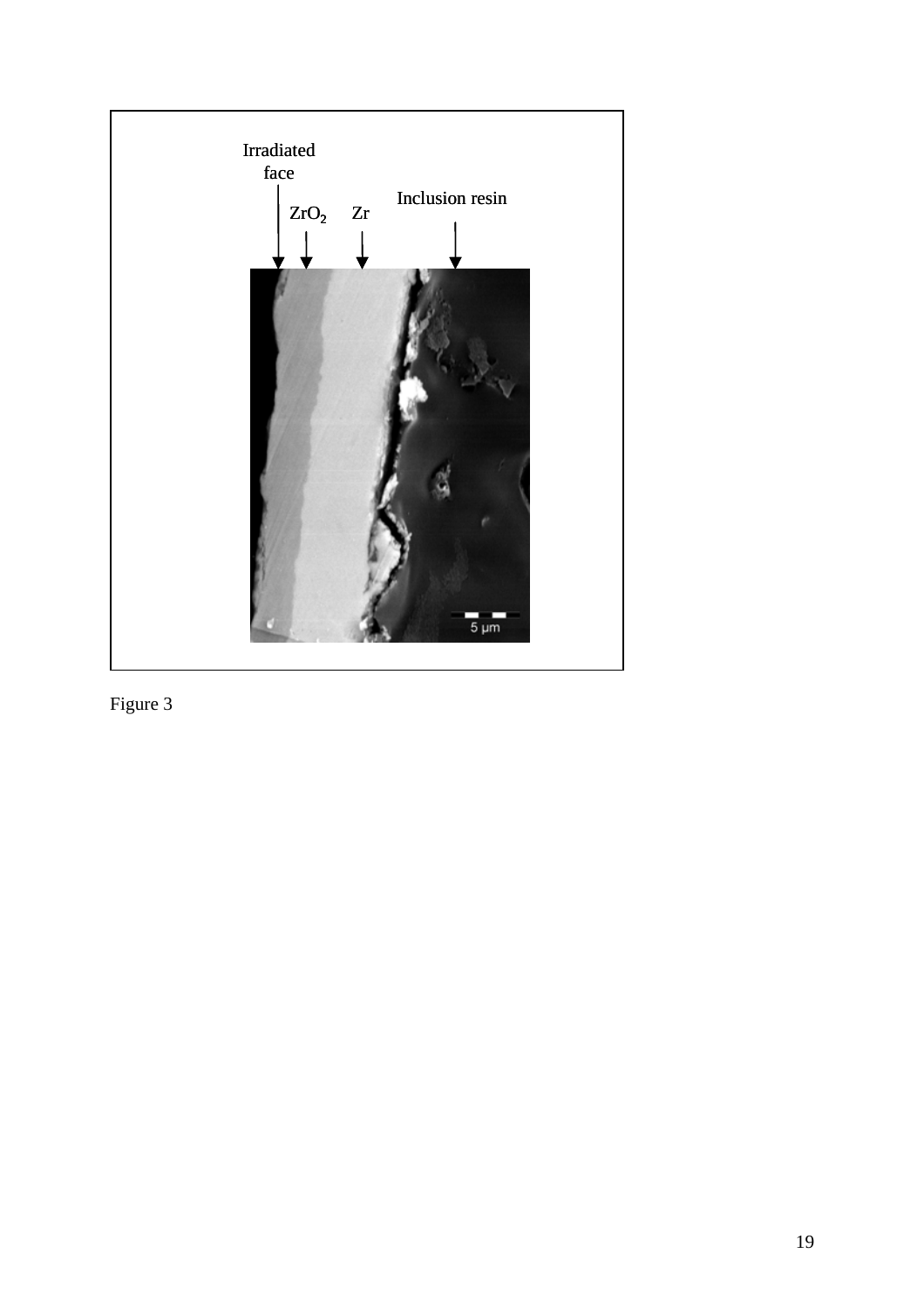

Figure 4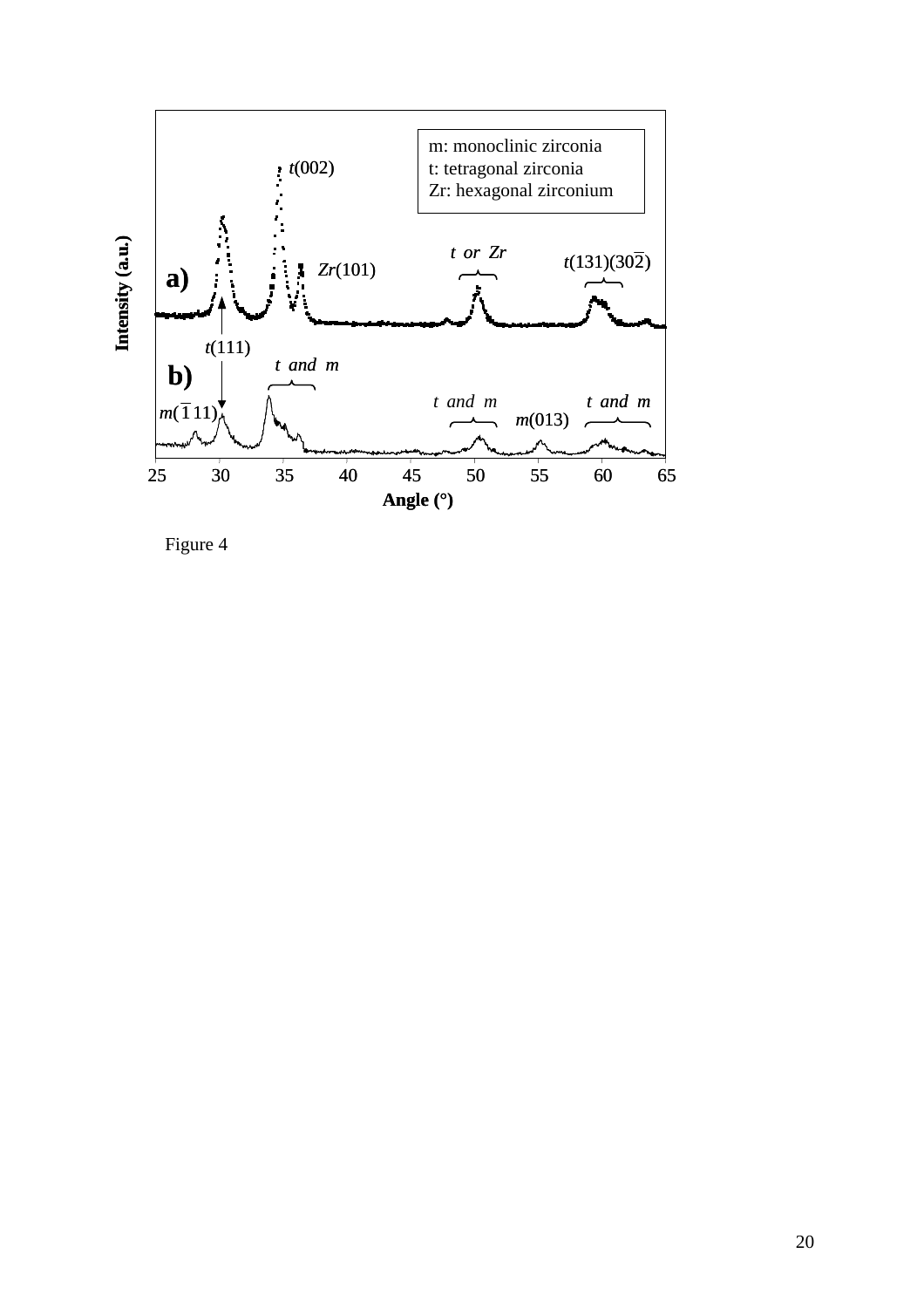

Figure 5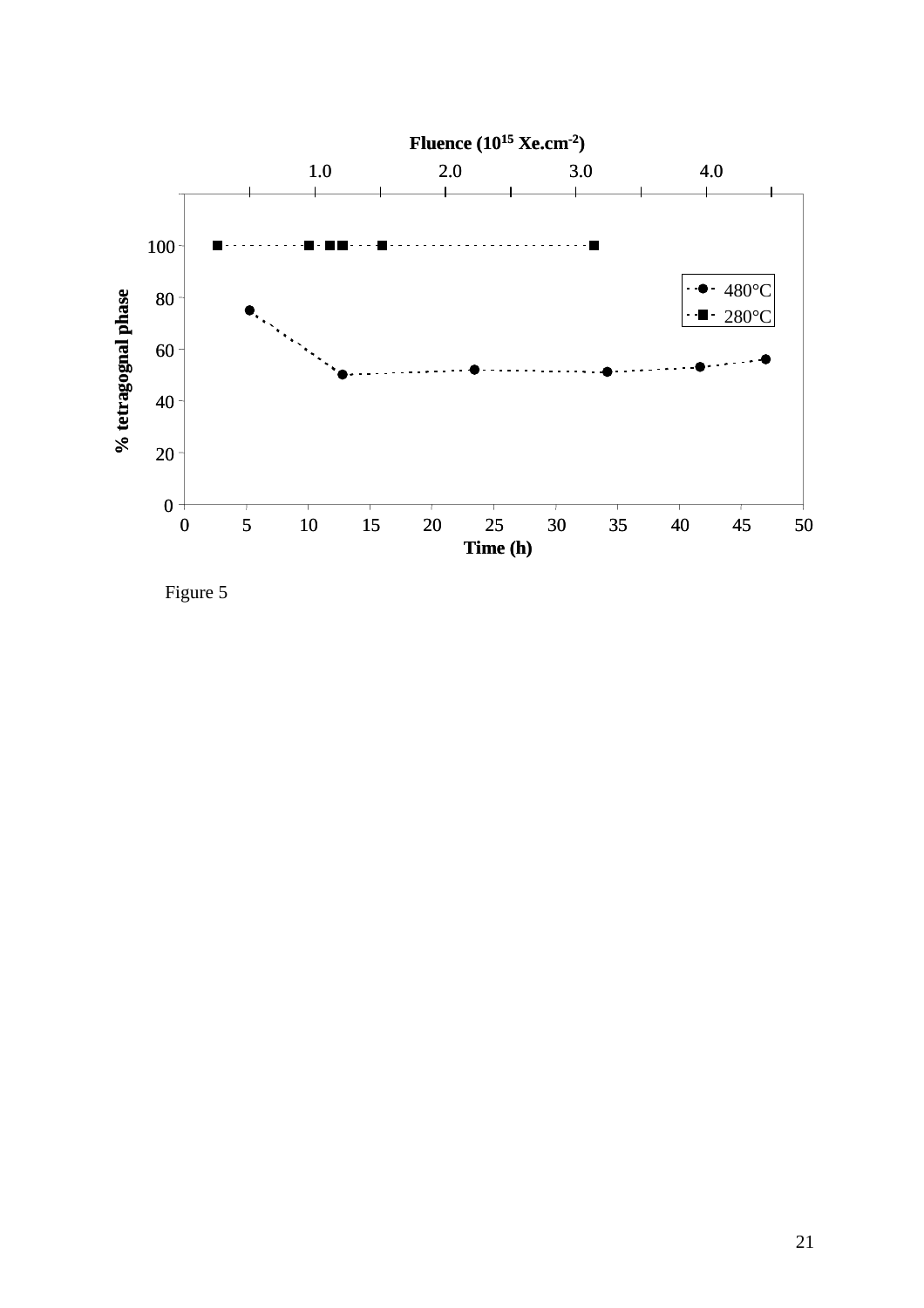

Figure 6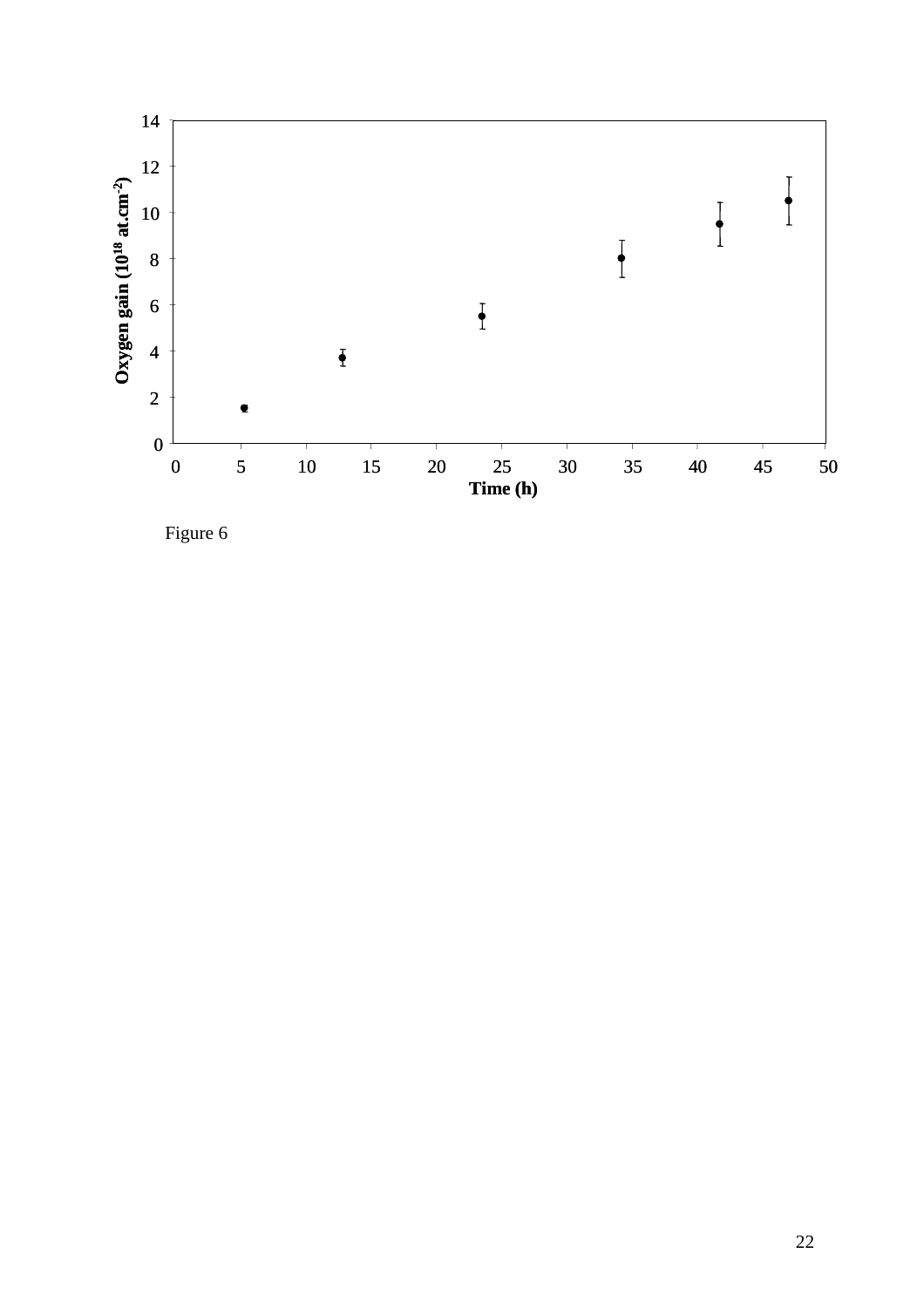

Figure 7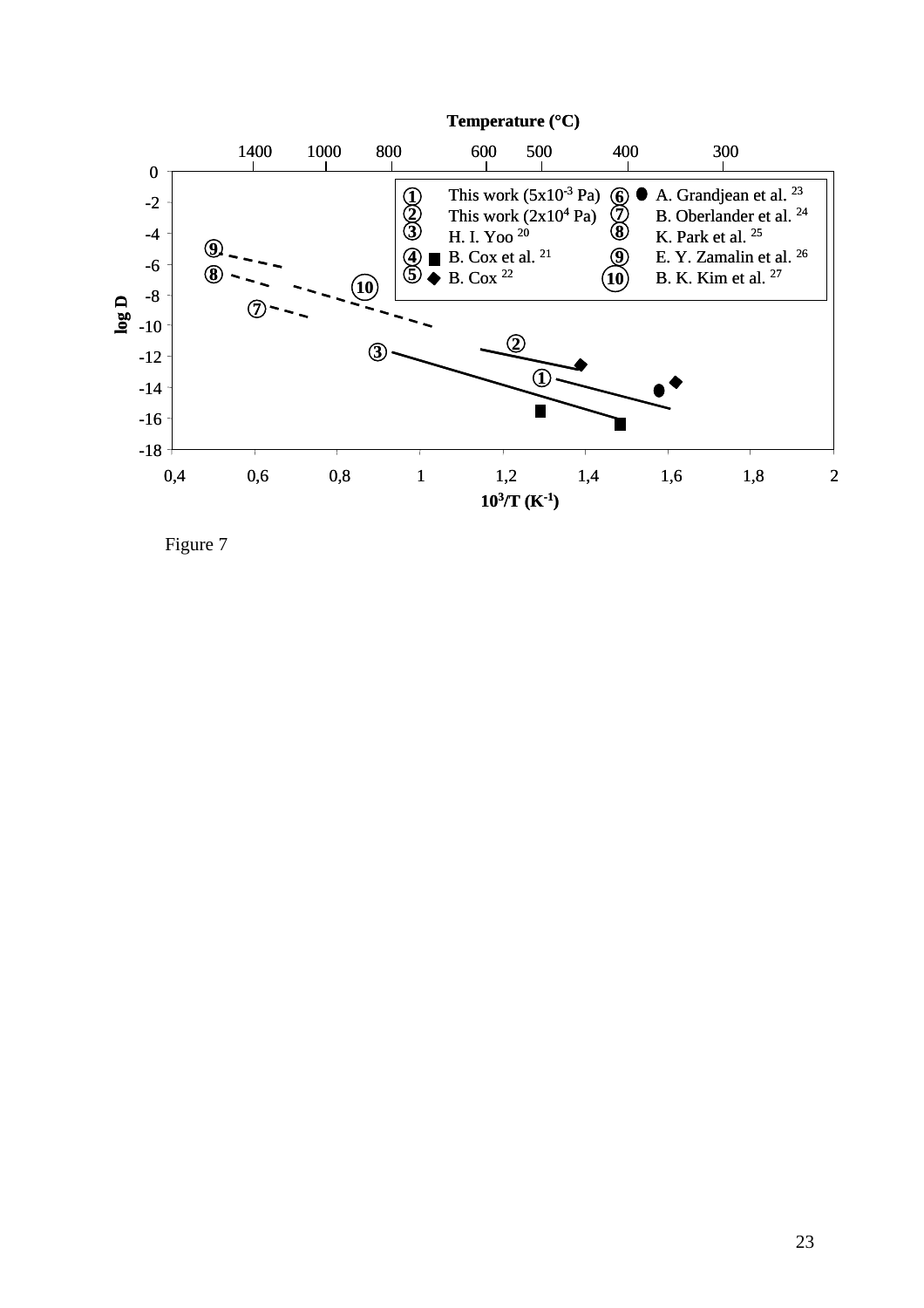

Figure 8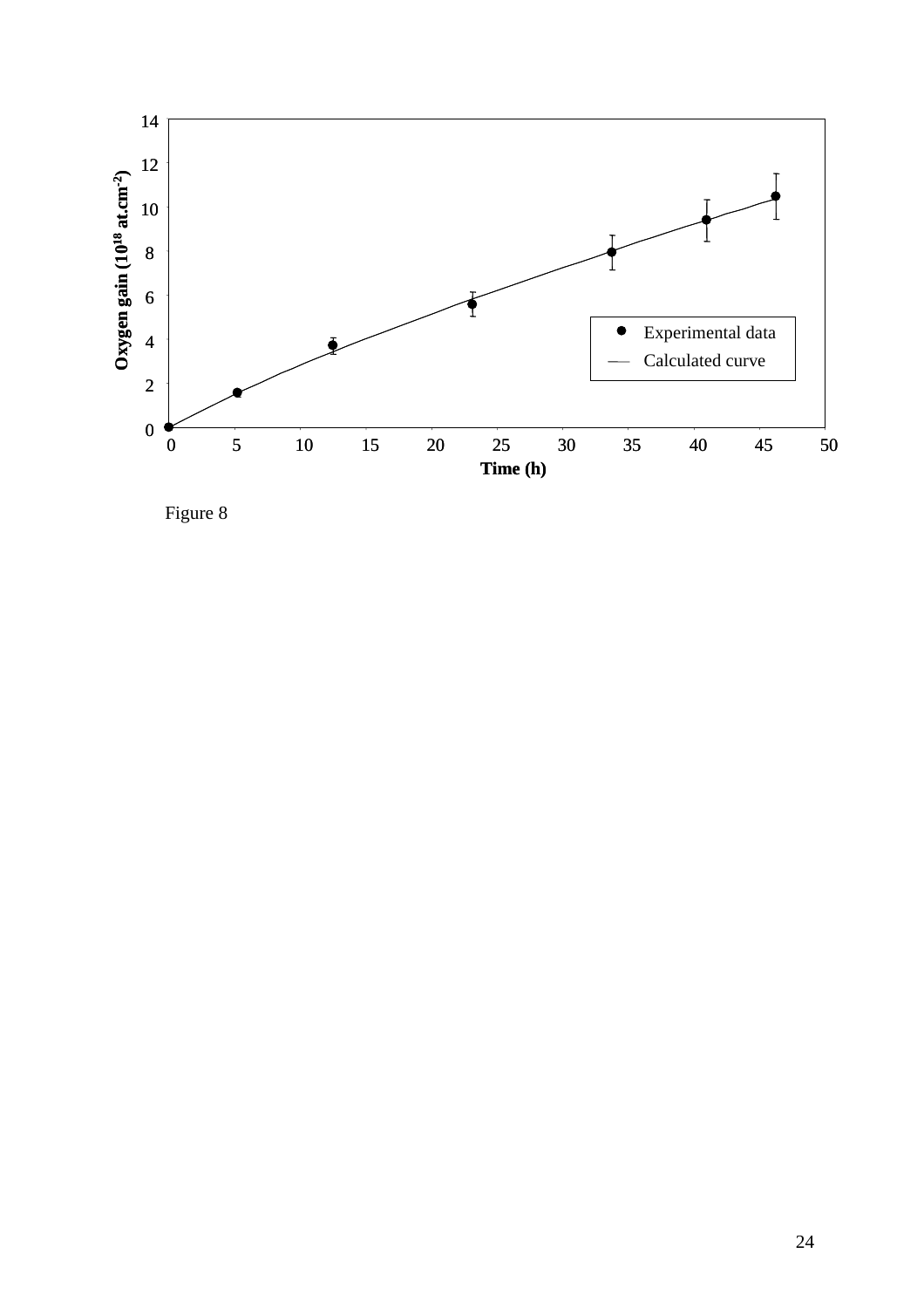

Figure 9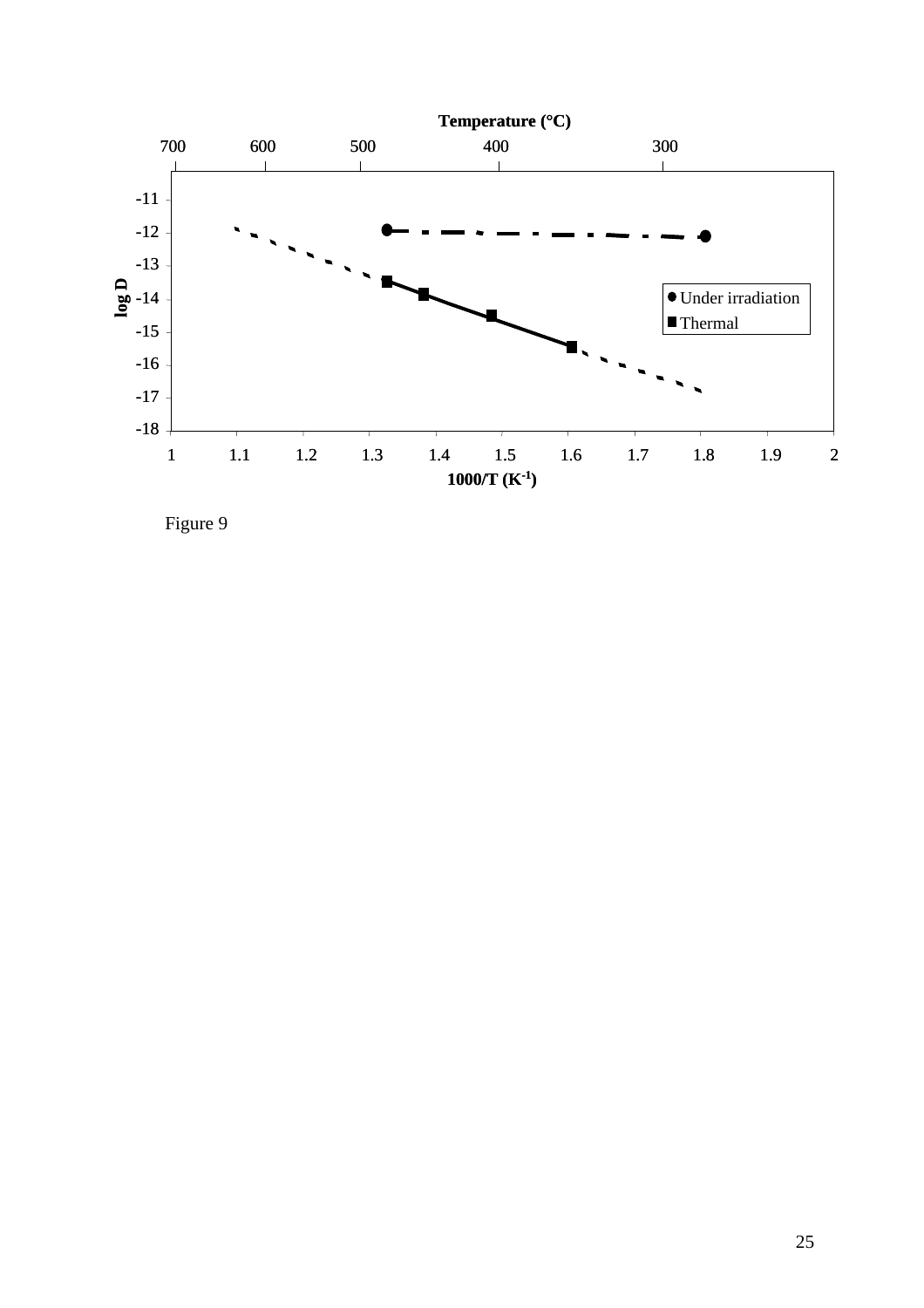| <b>Irradiation</b><br>time<br>(hours) | <b>Fluence</b><br>$(10^{15} \text{ at.cm}^{-2})$ | Oxygen gain G<br>$(10^{18}$ at d'O.cm <sup>-2</sup> ) | $ZrO2$ oxide<br>thickness (nm) | % tetragonal phase |
|---------------------------------------|--------------------------------------------------|-------------------------------------------------------|--------------------------------|--------------------|
| 5.3                                   | 0.5                                              | 1.5                                                   | 270                            | 75                 |
| 12.8                                  | 1.2                                              | 3.7                                                   | 680                            | 50                 |
| 23.5                                  | 2.2                                              | 5.5                                                   | 1000                           | 52                 |
| 34.2                                  | 3.2                                              | 8.0                                                   | 1460                           | 51                 |
| 41.7                                  | 3.9                                              | 9.5                                                   | 1740                           | 53                 |
| 47.0                                  | 4.4                                              | 10.5                                                  | 1920                           | 56                 |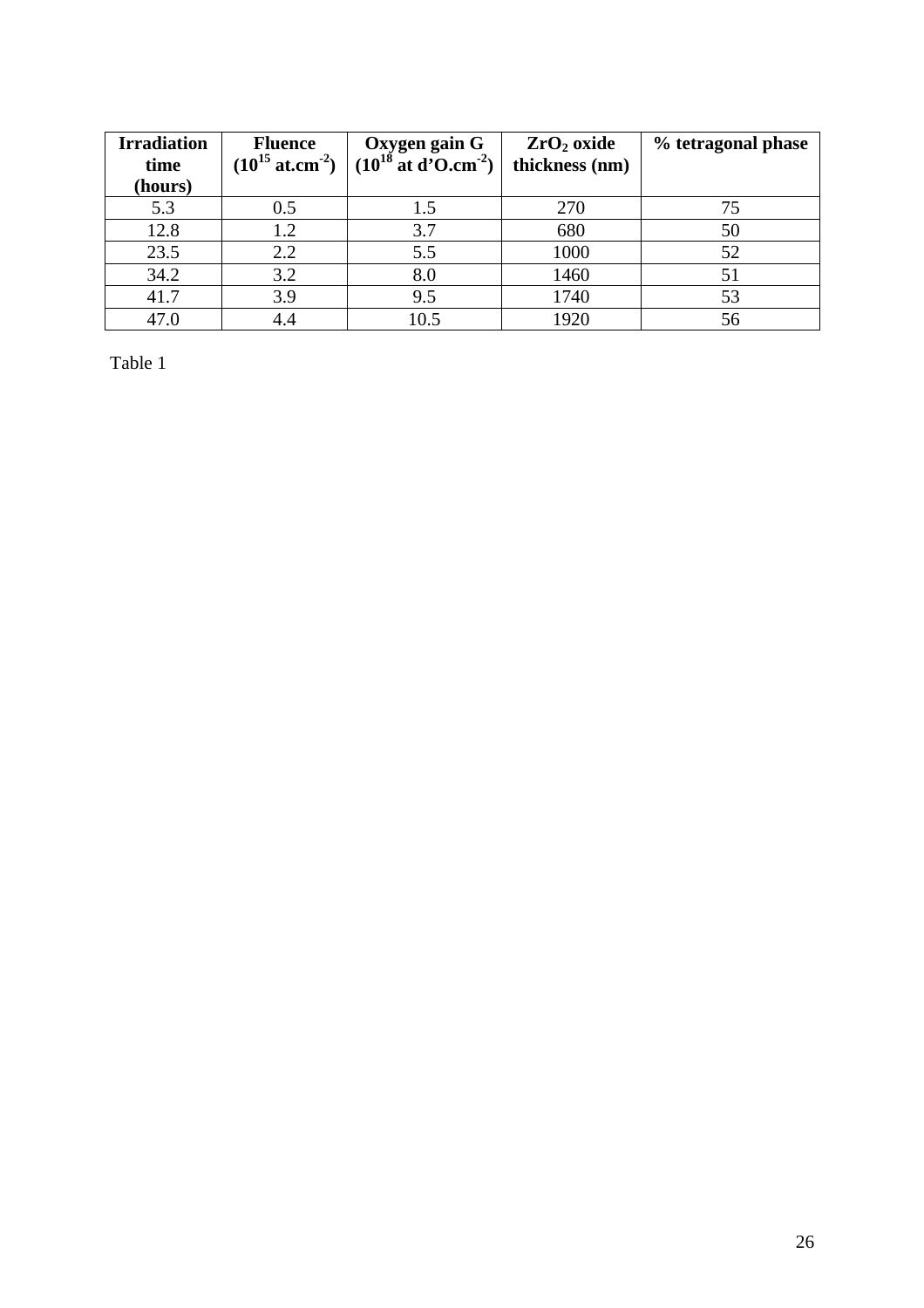| <b>Irradiation</b><br>time<br>(hours) | <b>Fluence</b><br>$(10^{15} \text{ at.cm}^{-2})$ | Oxygen gain G<br>$(10^{18}$ at d'O.cm <sup>-2</sup> ) | $ZrO2$ oxide<br>thickness (nm) | % tetragonal phase |
|---------------------------------------|--------------------------------------------------|-------------------------------------------------------|--------------------------------|--------------------|
| 2.7                                   | 0.25                                             | 1.0                                                   | 180                            | 100                |
| 10.1                                  | $1.0\,$                                          | 2.4                                                   | 440                            | 100                |
| 11.8                                  | 1.1                                              | 2.7                                                   | 490                            | 100                |
| 12.8                                  | 1.2                                              | 3.1                                                   | 565                            | 100                |
| 16.0                                  | 1.5                                              | 3.4                                                   | 620                            | 100                |
| 33.1                                  | 3.4                                              | 6.8                                                   | 1240                           | 100                |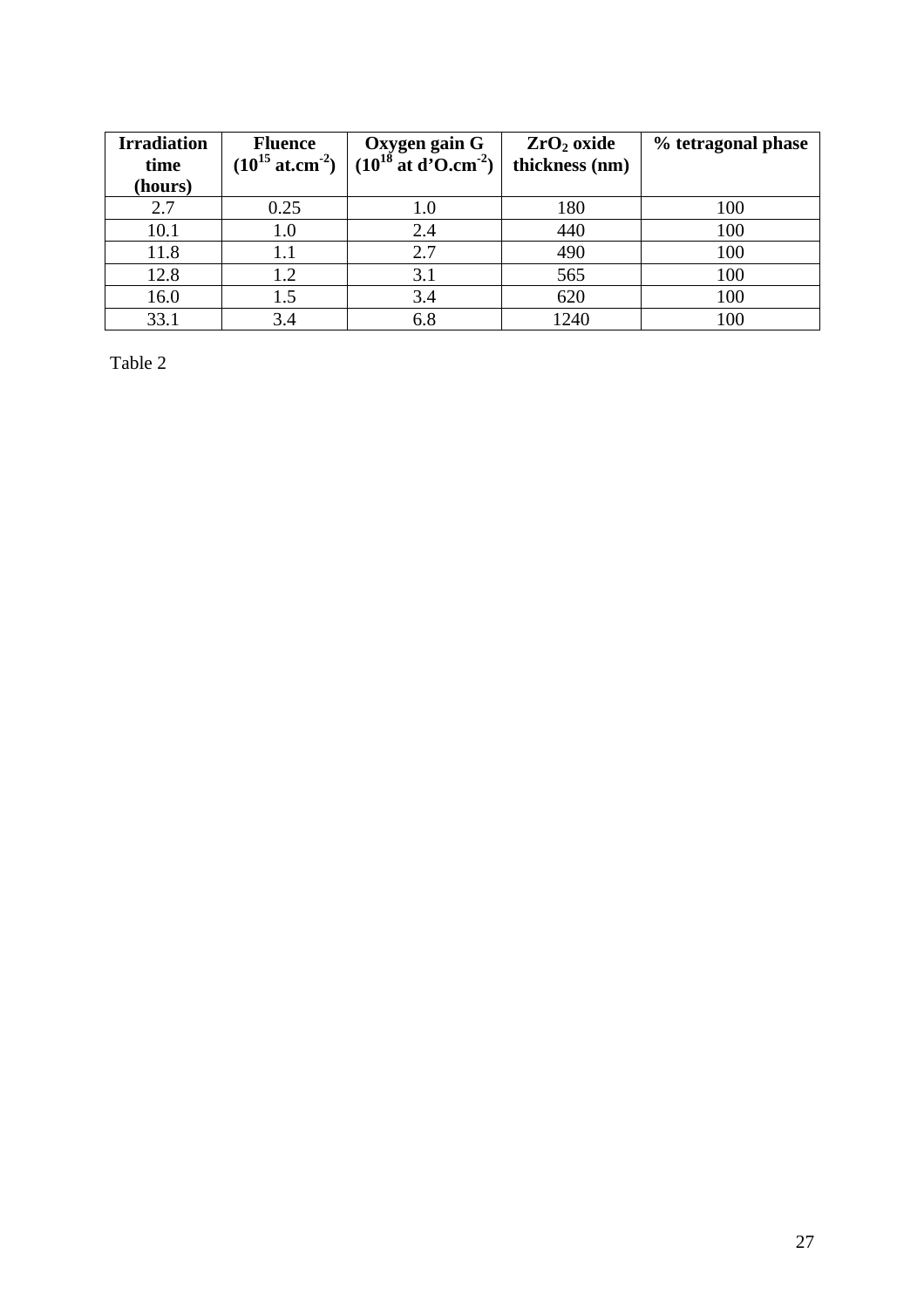| $P_{O2}$  | <b>Temperature</b> | <b>D</b> (cm <sup>2</sup> .s <sup>-1)</sup> | $D_0$ (cm <sup>2</sup> .s <sup>-1</sup> ) | $Ea (eV.at^{-1})$ |
|-----------|--------------------|---------------------------------------------|-------------------------------------------|-------------------|
| (Pa)      | $^\circ{\rm C}$    |                                             |                                           |                   |
| $2x10^4$  | 450                | $(1.3\pm0.3)x10^{-13}$                      | $(6\pm1)\times10^{-6}$                    | $1.1 \pm 0.2$     |
|           | 500                | $(3.0\pm0.6)x10^{-13}$                      |                                           |                   |
|           | 600                | $(2.7\pm0.5)x10^{-12}$                      |                                           |                   |
| $10^{-3}$ | 350                | $(3.4\pm0.7)\times10^{-16}$                 | $(8\pm1)\times10^{-5}$                    | $1.4 \pm 0.2$     |
|           | 400                | $(3.0\pm0.6)x10^{-15}$                      |                                           |                   |
|           | 450                | $(1.2\pm0.2)x10^{-14}$                      |                                           |                   |
|           | 480                | $(3.3\pm0.7)x10^{-14}$                      |                                           |                   |